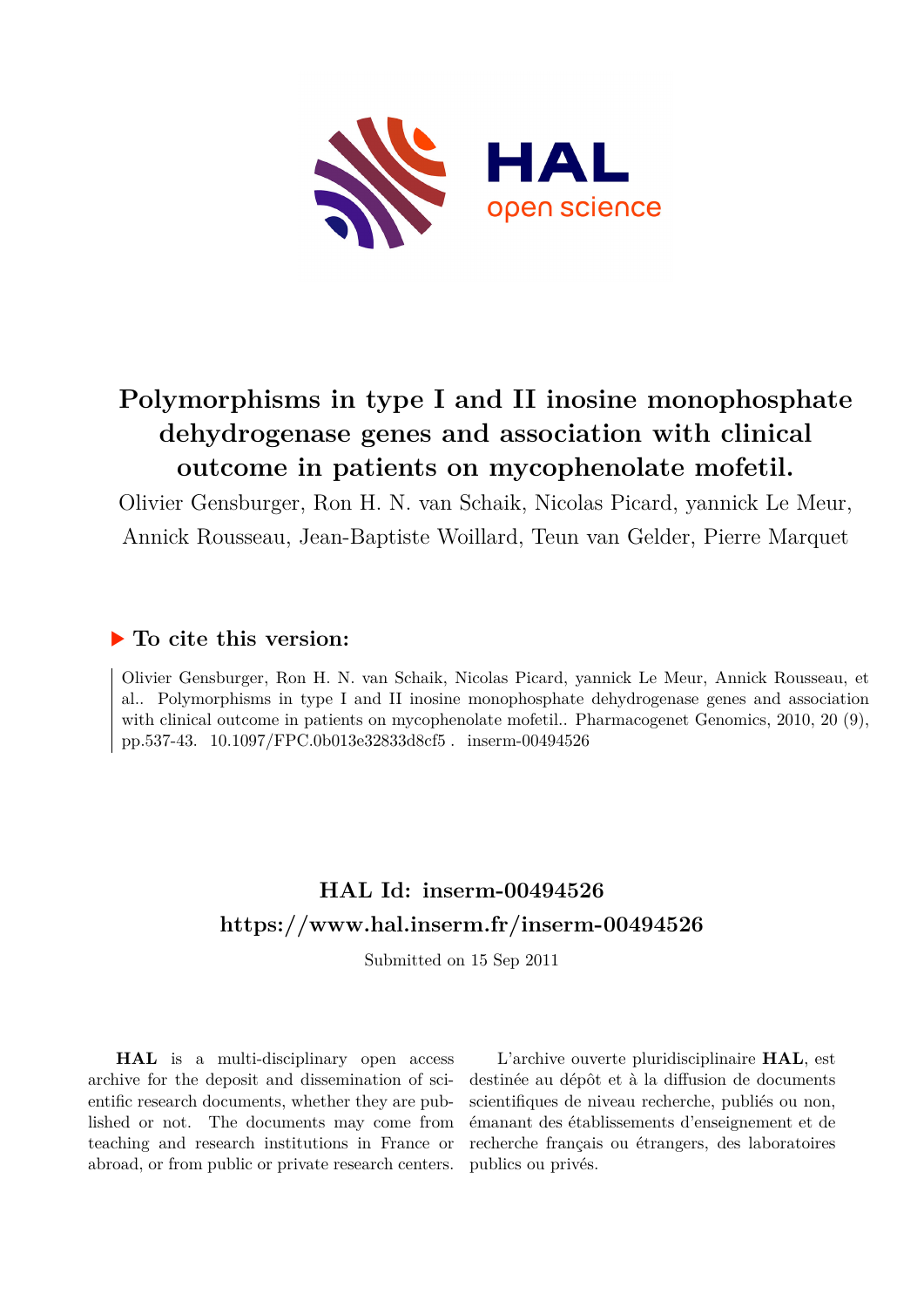# **Polymorphisms in type I and II Inosine Monophosphate Dehydrogenase (IMPDH) genes and association with clinical outcome in patients on mycophenolate mofetil.**

Olivier Gensburger<sup>1,2</sup>, Ron H.N. van Schaik<sup>3</sup>, Nicolas Picard<sup>1,2,4</sup>, Yannick Le Meur<sup>5</sup>, Annick Rousseau<sup>1,6</sup>, Jean-Baptiste Woillard<sup>1,2</sup>, Teun van Gelder<sup>7</sup>, Pierre Marquet $^{1,2,4}$ .

<sup>1</sup>INSERM U850, Limoges, France; <sup>2</sup>Univ Limoges, Laboratory of Medical Pharmacology, Limoges, France; <sup>3</sup>Department of Clinical Chemistry, Erasmus University Medical Centre, Rotterdam, The Netherlands; <sup>4</sup>CHU Limoges, Department of Pharmacology-Toxicology, Limoges, France; <sup>5</sup>CHU Brest, Hôpital de la Cavale Blanche, Service de Néphrologie, Brest, France; <sup>6</sup>Univ Limoges, Laboratory of Biophysics, <sup>7</sup>Departments of Hospital Pharmacy and Internal Medicine, Erasmus Medical Centre, Rotterdam, The Netherlands.

(Running title) MPA target polymorphism involvement in its TDM

## **Address for correspondence:**

Prof. Pierre Marquet,

Service de Pharmacologie-Toxicologie, CHU de Limoges, 2 avenue Martin-Luther King

87042 Limoges cedex

Tel. +33 555 05 60 17

Fax. +33 555 05 61 62

E-mail: pierre.marquet@unilim.fr

Key words: Mycophenolic Acid, Inosine Monophosphate Dehydrogenase, Single Nucleotide Polymorphism, Therapeutic Drug Monitoring.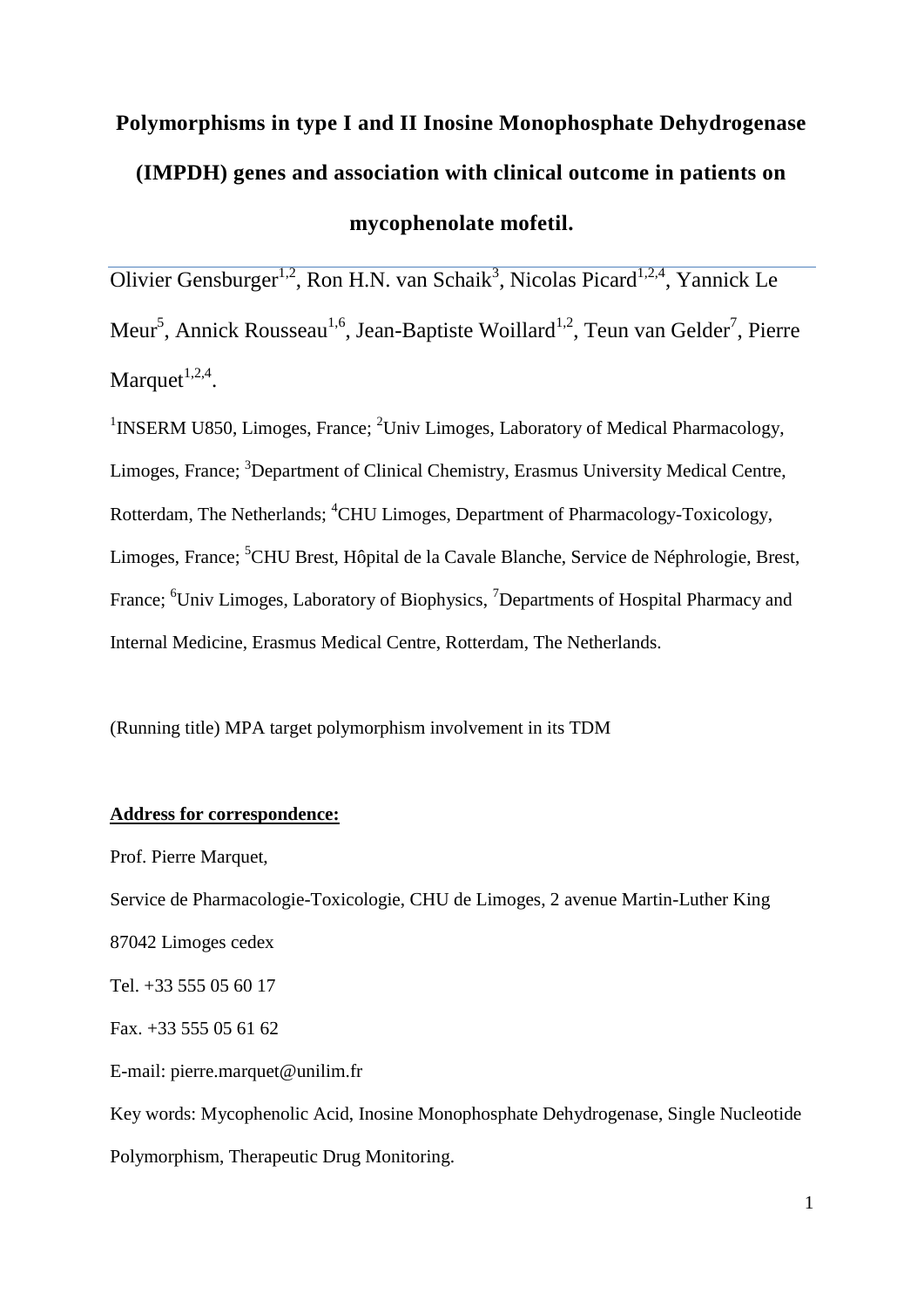#### **Abstract:**

**Background**: Type I and II inosine monophosphate dehydrogenases (IMPDH) are the targets of mycophenolic acid (MPA), a widely used immunosuppressant. The aims of this study were: to check the presence of controversial polymorphisms in the *IMPDH II* gene; to look for new ones; and to investigate potential associations between the most frequent SNPs in both *IMPDH* genes and clinical outcome in renal transplant recipients.

**Methods**: The DNA and clinical data of 456 patients from two clinical trials were collected. We sequenced the *IMPDH II* gene in 80 patients and we genotyped the 456 patients' DNA for the *IMPDH II* rs4974081, rs11706052, 787C>T and the *IMPDH I* rs2278293 and rs2278294 SNPs, all of which were previously reported to be potentially involved in MPA treatment related outcome. We investigated the associations of biopsy proven acute rejection (BPAR), leucopenia, CMV infections and other infections with these *IMPDH* polymorphisms, as well as with demographic, biological and treatment data using multivariate analysis.

**Results**: Many *IMPDH II* variant alleles referenced in Genbank were not detected and no new polymorphisms were identified. In the whole group of 456 patients, the *IMPDH I* rs2278294 SNP was associated with a lower risk of BPAR and a higher risk of leucopenia over the first year post-transplantation. No other IMPDH I or IMPDH II polymorphism was significantly associated with any clinical outcome. Interestingly, CNI and MPA exposures below the therapeutic range increased the risk of BPAR. CMV infection was the factor most closely linked with leucopenia, whereas tacrolimus was associated with fewer infections than cyclosporine.

**Conclusion**: *IMPDH II* genotyping may not improve MPA treatment outcome over the first year post-transplantation, in contrast to MPA and CNI therapeutic drug monitoring and *IMPDH I* genotyping.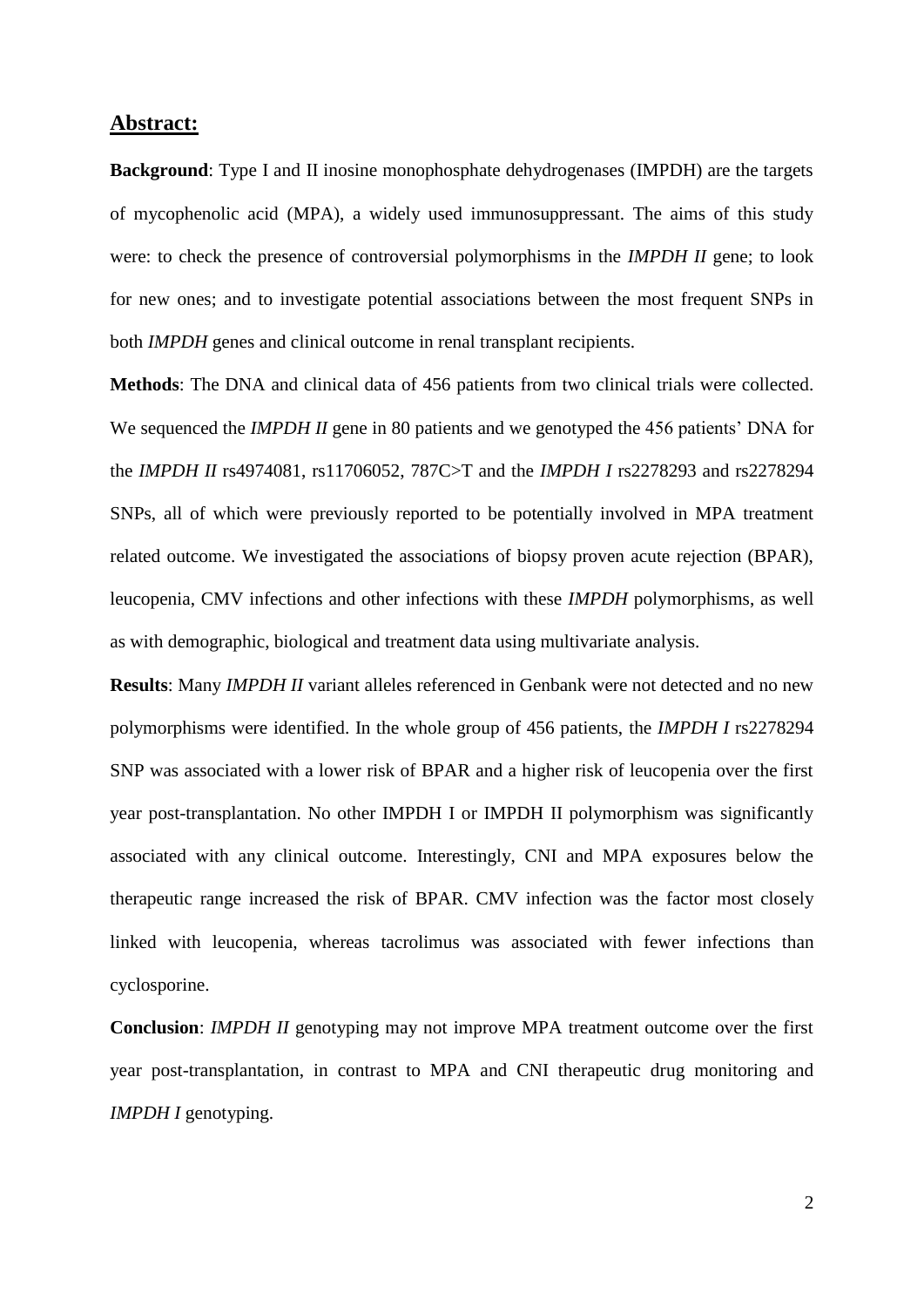# **Introduction**

Mycophenolic acid (MPA) is an immunosuppressive drug widely used in liver and kidney transplantation [1-3]. Its effect is essentially attributed to the inhibition of type II Inosine MonoPhosphate DeHydrogenase (IMPDH) [4-6], a rate-limiting enzyme involved in the *de novo* purine synthesis pathway [7, 8]. Lymphocytes are devoid of the salvage pathway that allows other cells to recycle purines, and are therefore dependent on IMPDH II for DNA synthesis and GMP/AMP controlled pathways [9]. MPA therapy is not devoid of treatment failures and side effects [10-12], which indicates inter-individual pharmacokinetic or pharmacodynamic variability. The potential benefit of mycophenolate mofetil (MMF) dose adjustment in decreasing the risk of acute rejection is still controversial, as two studies yielded divergent results [13, 14]. There have been many attempts to identify pharmacogenetic parameters that could be taken into account in order to control MPA pharmacokinetic variability, with limited success so far [15, 16]. As IMPDH I and II are the target proteins of MPA, polymorphisms in their genes might explain part of the interindividual variability in MPA effects [17]. Wang et al. found an association between two intronic *IMPDH I* SNPs (rs2278293 and rs2278294) and the incidence of BPAR in kidney transplant recipients, and concluded that these *IMPDH I* polymorphisms should be considered in further pharmacogenetic studies [18]. In a recent study on IMPDH II expression, Vannozzi F et al. identified *IMPDH II* gene as another good candidate for MPA pharmacogenetic studies [19]. Several studies demonstrated that both isoforms of IMPDH are transcribed in response to T cell activation [11] and that the increase of IMPDH activity is linked to activation of both IMPDH isoforms [20-21].

The human *IMPDH II* gene is located on chromosome 3 locus 3p21.2 and is approximately 5.2 kb in length (accession number: NC\_000003.10). It has 14 exons encoding a 1.7 kb mRNA (NM\_000884.2) leading to a 514 amino-acid protein of 56 kDa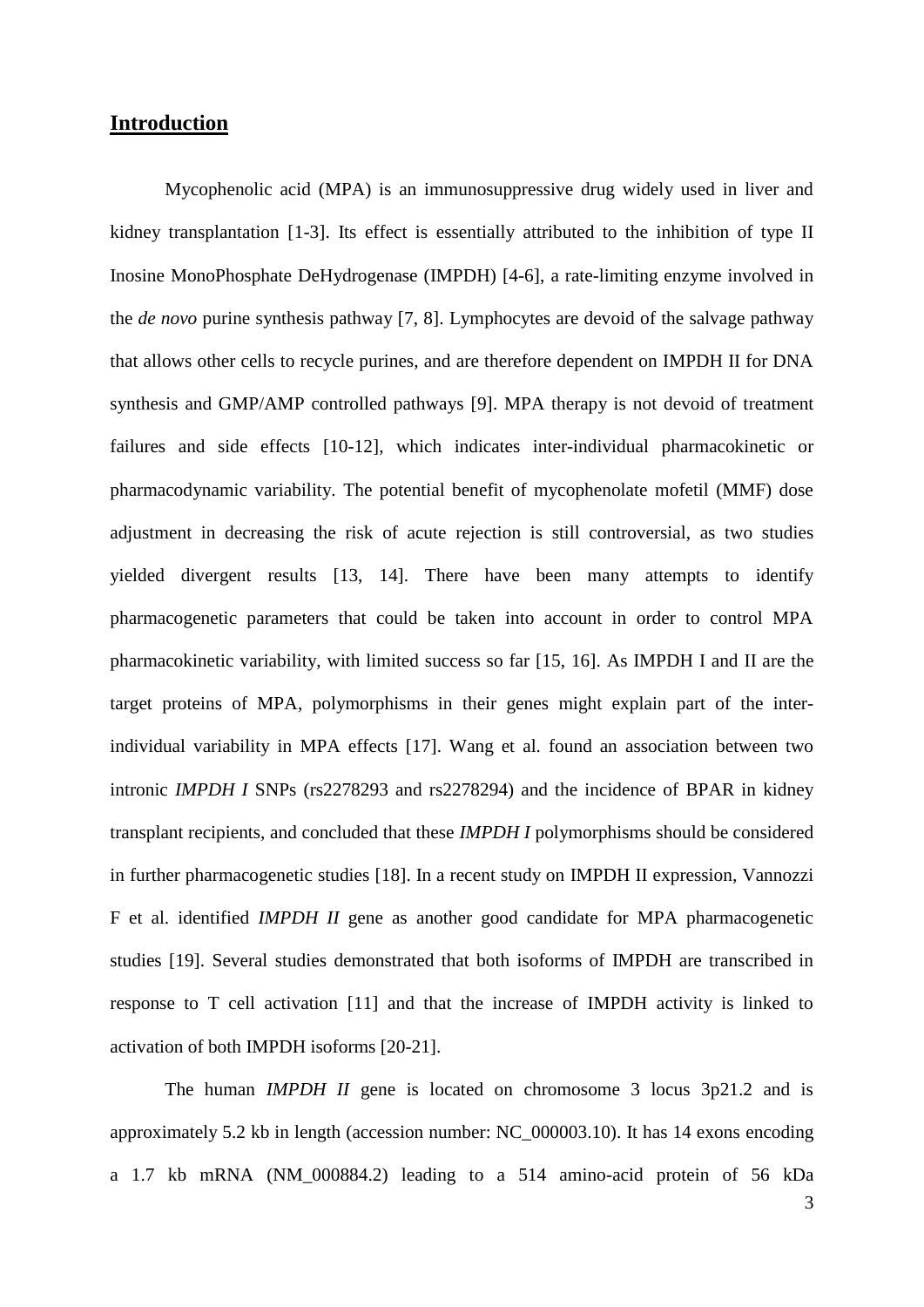(NP\_000875.2) [22]. This protein shares 84% homology with IMPDH I and its exonic sequence is highly conserved among species, especially in mammalians [23]. The 3D structure has been published, and crucial amino-acids for the enzyme activity (Cys-331, Asp-364 and Ser-329) and MPA binding site (Ser-276 Thr-333 and Gln-441) have also been reported [22, 23]). Polymorphisms in these regions could potentially be linked with interindividual variations in MPA effects. A random mutagenesis study has found three IMPDH II mutations (L30F/Q227R, A462T and F465S/D470G) conferring resistance to MPA [24]. However, none of them have yet been reported *in vivo*.

Little is known about the consequences of *IMPDH II* gene polymorphisms and their involvement in patients' response to MPA. Only two non-synonymous polymorphisms are referenced in the NCBI database (the AAG/- rs5848860 deletion and the rs11557540 A/G single nucleotide polymorphism) with no frequency mentioned. A recent study [25] based on genotyping of more than 400 DNA samples reported no mutated allele for these two previously reported polymorphisms (rs5848860 and rs11557540) and suggested these reported polymorphisms to be sequencing artifacts. Using *in silico* techniques, the same team predicted a possible effect of a mutation in the promoter region (rs4974081) on *IMPDH II* transcription [25], which has not yet been confirmed by *in vitro* or clinical studies. Wang J. *et al.* reported the previously non-referenced 787C>T SNP in exon 7, leading to a Leu-Phe substitution and a 10-fold decrease in basal enzyme activity *in vitro* [16]. However, this mutation showed a low frequency  $(-1\%)$  in the population and the authors were not able to demonstrate any association between this mutation and clinical outcomes [18].

Grinyó J. *et al* recently reported an association of the 3757T>C SNP (rs11706052) in intron 7 on the *IMPDH II* gene with a higher risk of acute rejection in renal transplant recipients [15], whereas Wang et al. did not find any association between this SNP and clinical outcomes. A recent study in a cohort of 80 renal transplanted patient treated by MPA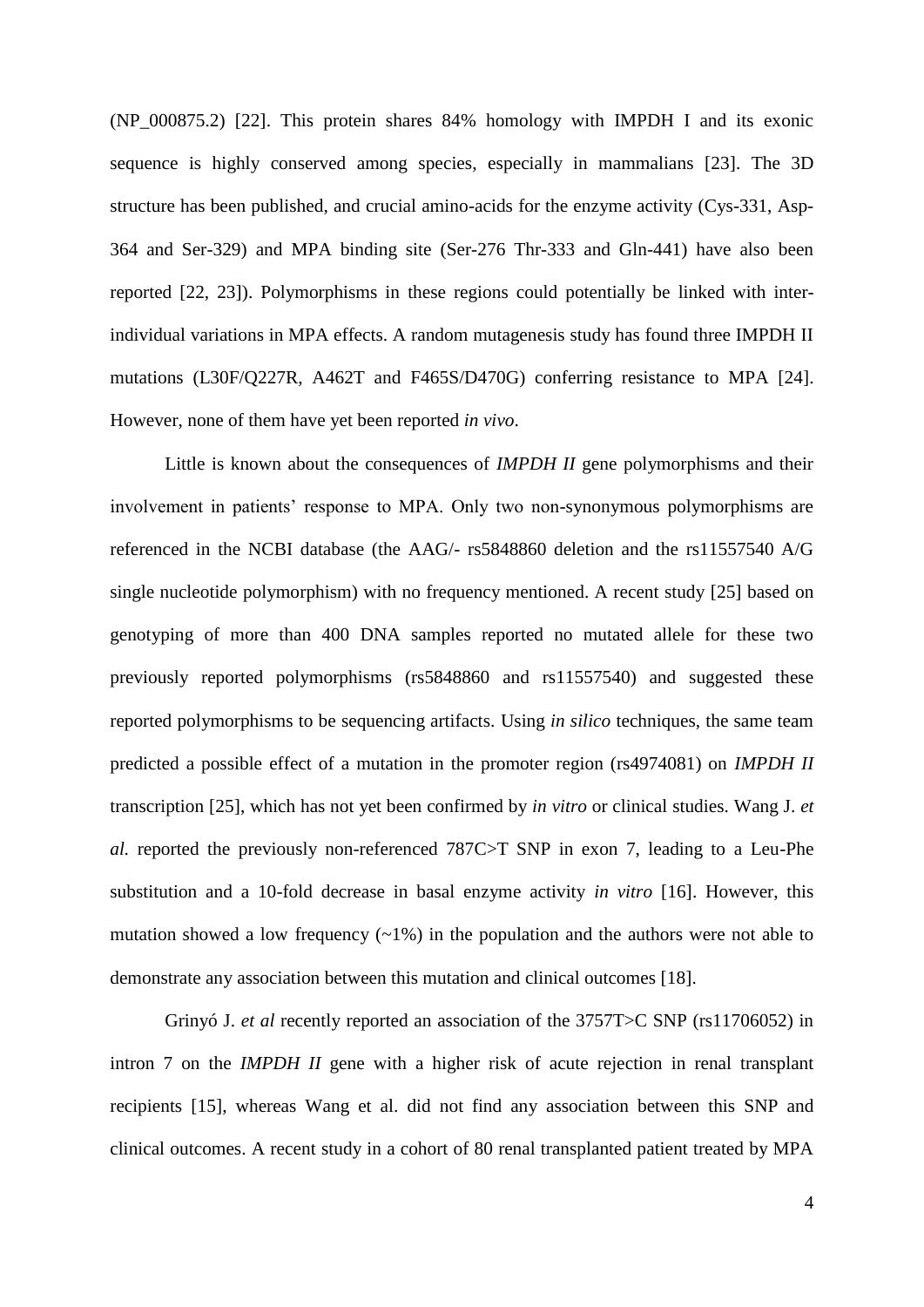found increased IMPDH activity in variant carriers of the 3757T>C *IMPDH II* SNP [26], but no association with acute rejection incidence was found, which may have been due to an underpowered sample size.

The goals of the present study in a large group of renal transplants (n=456) receiving mycophenolate mofetil in combination with calcineurin inhibitors were to look for possible new polymorphisms in exons, the flanking intron-exon regions and the proximal promoter of the *IMPDH II* gene in 80 renal transplant patients and for associations between clinical outcomes and the previously reported or new *IMPDH* polymorphisms, taking in account demographic, biological and treatment data as potential confounders.

## **Material and methods**

#### **Patient population:**

This study was conducted in adult, de novo renal transplant patients enrolled in the pharmacogenetic substudies of two clinical trials: a first group of 121 (out of 137) patients enrolled in of the Apomygre trial (Clinical Trial Registry No. NCT0019967); a second group of 335 patients from the international FDCC trial (NCT00166244). Both studies were prospective, randomized, open-labeled and aimed to compare concentration-controlled MMF with the approved fixed-dose over the first 12 months posttransplantation. All patients signed a specific written informed consent for pharmacogenetic investigations. The study design, patient populations and primary results were recently reported [13, 14]. Briefly, patients enrolled in Apomygre received MMF in combination with cyclosporine, whereas those in FDCC were either on tacrolimus or cyclosporine (Table 1). MPA  $AUC_{0-12h}$ , the associated calcineurine inhibitor (CNI), CNI concentrations, side effects (leucopenia, infection, diarrhea), and biopsy proven acute rejection (BPAR) episodes were collected at D7, D14, M1 M3, M6 and M12 post-transplantation in both trials. Leucopenia was defined as a white blood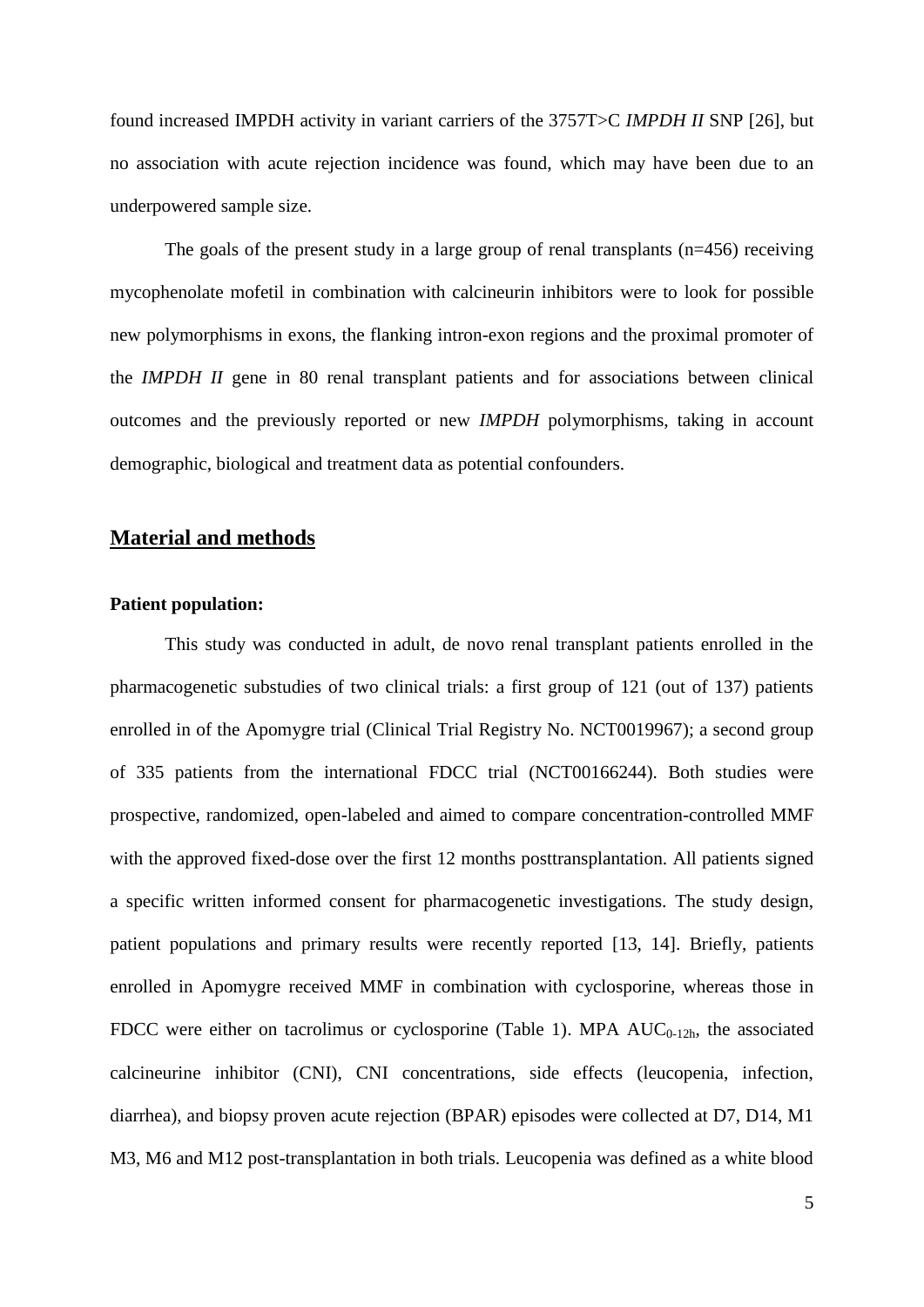cell count  $\langle 3.10^9 \cdot 1 \rangle$ . Infections were defined as clinical infectious syndromes with positive identification of an organism by microbiological culture, serology, antigen detection, PCR techniques or histology. Patients' demographic characteristics are reported in Table 1.

#### **DNA samples:**

In the FDCC study [27], genomic DNA was isolated from 200 μl of EDTA whole blood using a total nucleic acid extraction kit (MagNA Pure LC; Roche Diagnostics, Mannheim, Germany). In the Apomygre study, genomic DNA was extracted from EDTAtreated blood using a previously described manual ethanol precipitation method [28].

DNA from 80 randomly selected APOMYGRE patients were used for *IMPDH II* sequencing. The genomic DNA samples from 121 APOMYGRE and 335 FDCC patients were genotyped and used for the pharmacogenetic association study.

#### **IMPDH II sequencing:**

To tentatively identify novel *IMPDH II* mutations, 10 targets covering the proximal promoter, 14 exons and intron/exon flanking regions from 80 patients DNA samples were sequenced. Table 2 lists the SNPs identified. Ten genomic DNA regions (target 1 to 10) covering the proximal promoter region, the 14 exons and the flanking intron-exon regions of the *IMPDH II* gene were PCR-amplified using the AmpliTAQ gold PCR master mix (Applied Biosystems, Courtaboeuf, France) (covered regions are reported in supplemental Table 1). Reactions were carried out in a final volume of 100 µl using 150 ng genomic DNA and 10 µM of reverse and forward primers, designed using the Primer3 website [\(http://frodo.wi.mit.edu/\)](http://frodo.wi.mit.edu/) and reported in supplemental Table 1. Amplification consisted of an initial denaturation for 6 minutes at 95°C followed by 35 cycles of denaturation at 95°C for 15 seconds, annealing at 60°C for 15 seconds and extension at 72°C for 1 minute. Terminal elongation was performed at 72°C for 7 minutes. The PCR-amplified products were purified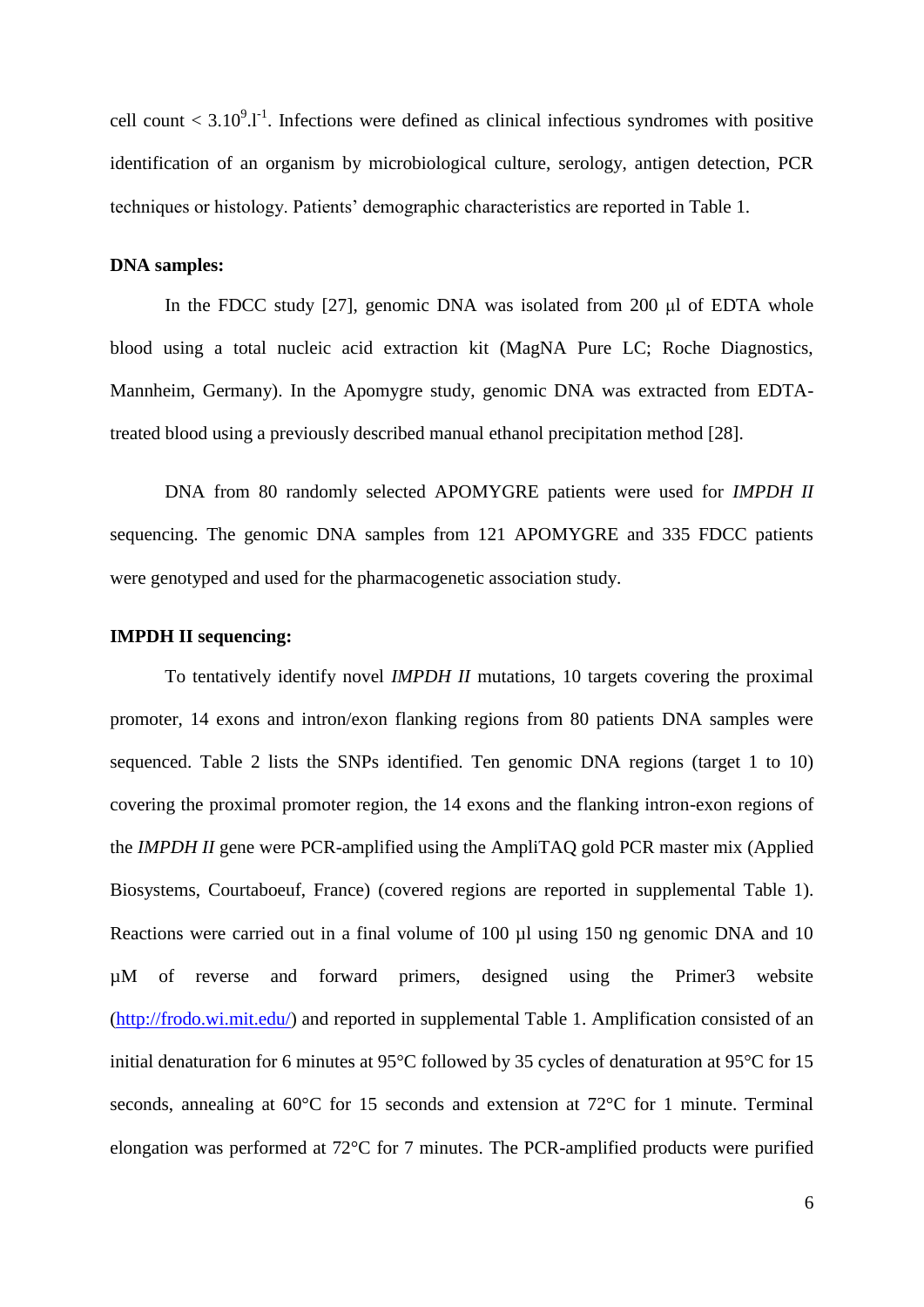using the QiaVac96 kit (Qiagen, Courtaboeuf, France) and forward sequenced using the Bigdye terminator v1.1 kit (Applied Biosystems) according to the manufacturers' procedures. All the potential SNPs were confirmed by reverse sequencing. The extension products were purified using a standard Ethanol/EDTA/sodium acetate precipitation procedure and the nucleotide sequences determined on an ABI 3100 automated sequencer (Applied-Biosystems). The Sequencer v4.8 program (Gene Codes Corp. Ann arbor, MI, US) was used for data processing using the *IMPDH II* reference sequence (Genbank NC\_000003.10) for automatic alignment. All SNPs and unclear regions were visually checked.

#### **Genotyping assays:**

The *IMPDH II* rs11706052 and 787C>T SNPs were genotyped in patients whose DNA had not been sequenced at the previous step. The previously reported rs4974081, rs2278293 and rs2278294 SNPs were genotyped in all 456 patients because *IMPDH II* rs4974081 was out of our sequencing coverage and both rs2278293 and rs2278294 are located on the *IMPDH I* gene. Genotyping was performed using validated TaqMan allelic discrimination assays on an ABI PRISM 7000 Sequence Detection System (Applied Biosystems), using the manufacturer protocol.

#### **Statistical analyses:**

Deviation from the Hardy-Weinberg equilibrium was investigated for each SNP separately using the Fisher exact test. Statistical analyses were performed using R software version 2.10.1 (R foundation for statistical computing, [http://www.r-project.org\)](http://www.r-project.org/). Each clinical outcome criterion (BPAR, CMV infections, other infections and leucopenia episodes occurring over the first year post transplantation) was used in turn as the dependent variable for stepwise logistic regression analysis using the "Epicalc" R package. Different genetic models (co-dominant, dominant, recessive and log-additive) were tested using the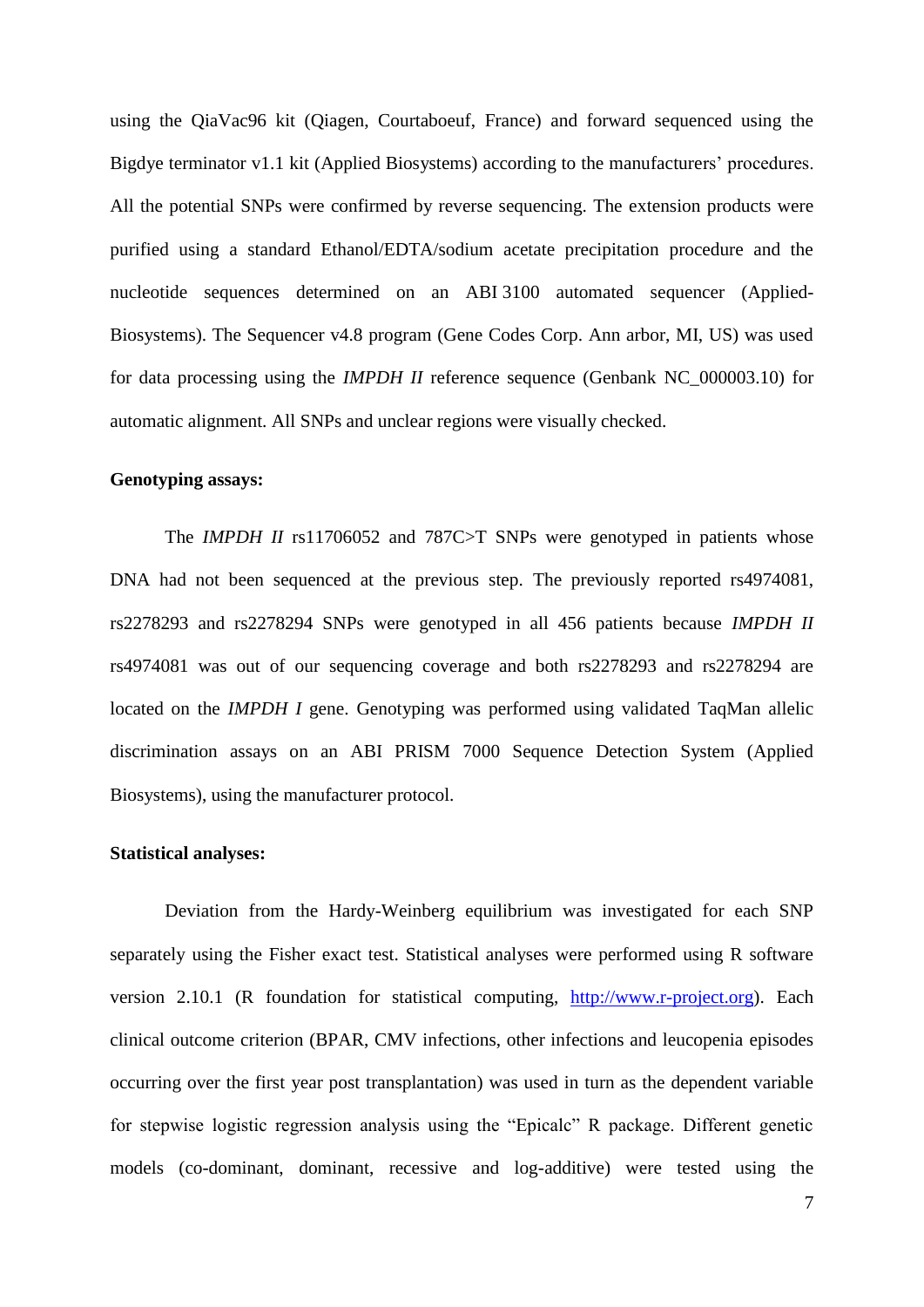"SNPassoc" R package. The log-addidive model was retained for all the dependent variables on the basis of the lowest Akaike criterion. Patients' genotypes, sex, age, MPA inter-dose area under the concentration-time curve  $(AUC_{0-12h})$ , the associated CNI and its representative blood levels  $(C_{2h}$  for cyclosporine,  $C_0$  for tacrolimus), were used as independent variables. In addition, CMV infections were considered as an independent variable for the multivariate regression analysis considering leucopenia as the dependant variable. The CNI concentration and MPA  $AUC_{0-12h}$  values used were those closest to the event or, when the dose administered or patient's exposure might have been influenced by the event, just prior to it. Concentration values in the stable period (M6-M12) were used when no events occurred. Patients were divided into the following categorized groups: below (group 1), within (group 2), or above (group 3) the target range for either CNI concentration (CNI concentration groups) or MPA  $AUC_{0-12h}$  (MPA AUC groups). Target ranges were 30 to 60 mg.h/l for MPA AUC<sub>0-12h</sub>; 1300-1500 (D7-M1), 1100-1300 (M1-M3), 800-1100 (M3-M6) and 700-900 µg/l (M6-M12) for cyclosporine C<sub>2h</sub> [13]; 10-15  $\mu$ g/l (D7-M3) and 5-15  $\mu$ g/l (M3-M12) for tacrolimus  $C_0$  [29]. The final multivariate model was determined by stepwise regression. Variables with p values  $> 0.20$  were not included into the final model; p values  $< 0.05$  in the final model were considered as significant. Linkage disequilibrium estimation and haplotype analysis were performed using the THESIAS program [\(http://genecanvas.ecgene.net\)](http://genecanvas.ecgene.net/).

#### **Results**

#### *IMPDH II* **polymorphisms:**

Within exonic regions, no SNP was detected. Specifically, no variant allele for the two non-synonymous (rs11557540 and rs5848860) or the seven synonymous (rs11557543, rs11557547, rs11557541, rs11557545, rs11557542, rs11557544 and rs11557546) SNPs referenced in Genbank [\(http://www.ncbi.nlm.nih.gov/SNP;](http://www.ncbi.nlm.nih.gov/SNP) June 2009) were found. Similarly,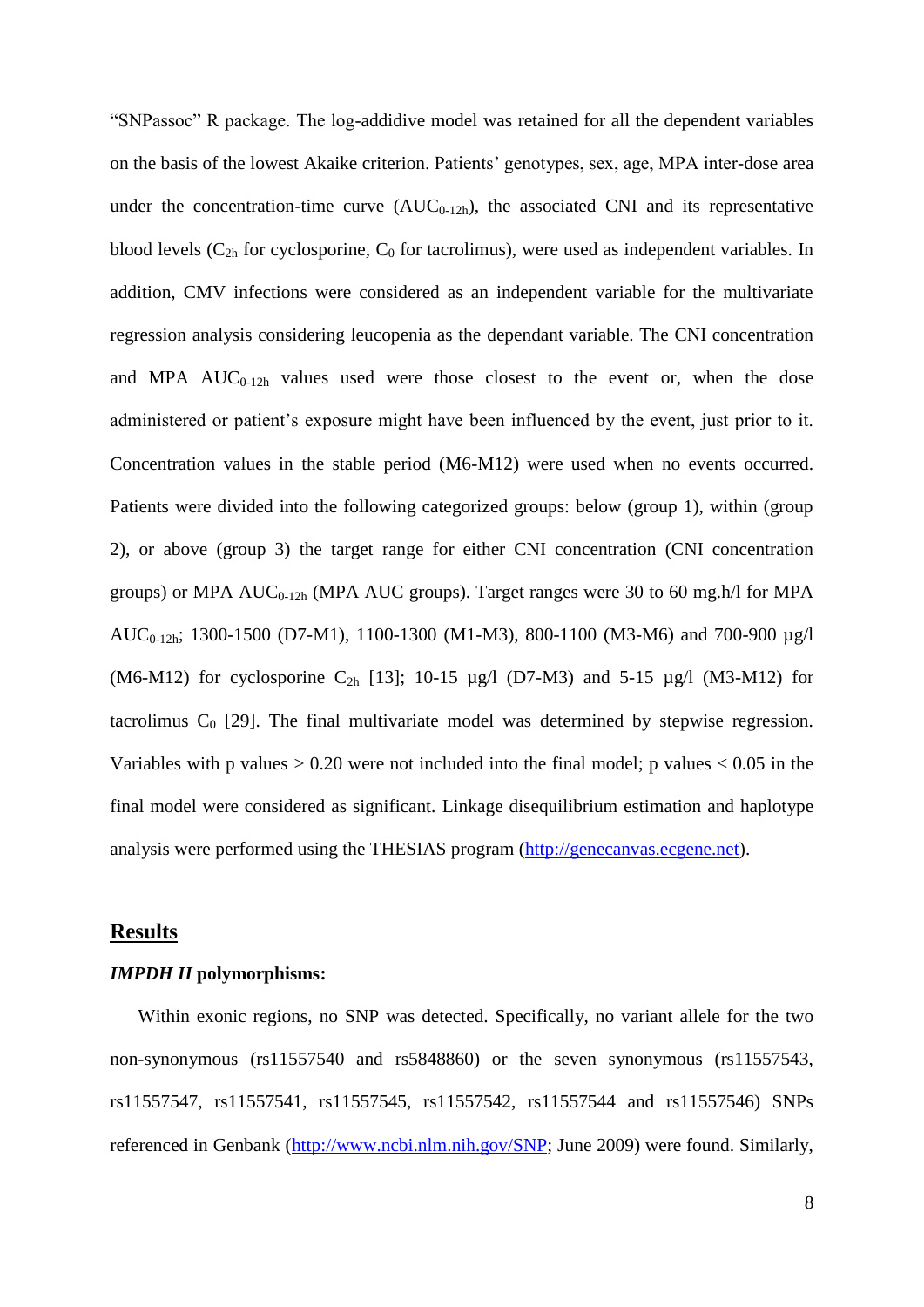the 787 C>T (Leu236Phe) and 417 C>T SNPs previously reported by Wang *et al.* [16] could not be found in these 80 samples. Within the intronic regions sequenced, the SNPs referenced in Genbank were not found either, except for the rs11706052 SNP (i.e., IVS7+10T>C or 3757T>C; Table 2), detected in 9.3% of the sequenced alleles (Table 2). In addition, we observed, although at low frequencies, 3 previously reported intronic SNPs (IVS1-162C>T: 1.2%; IVS1+91 T>G: 0.6%; and IVS12-23C>T: 2.5%; Table 2). The IVS4+197 C>T and IVS5-62 G>A SNPs reported by Wang et al. were located out of our target boundaries and the IVS8-7G>A SNP was not present in the samples analyzed. No other SNP was found in the untranslated (intronic, proximal promoter and 5'/3' UTR) regions sequenced.

The minor rs4974081 allele located in the *IMPDH II* distal promoter region was genotyped and found at an allelic frequency of 24% in our 456 patients (Table 3). The intronic 3757T>C (rs11706052) SNP detected by gene sequencing was further investigated in the remaining patients by genotyping. The frequency of its variant allele was 9% (Table 3). No variant 787C>T (Leu236Phe) allele was found in the group of 456 patients (Table 3). No linkage disequilibrium was found between *IMPDH II* rs4974081 and rs11706052 SNPs ( $r^2$  = 0.02).

#### *IMPDH I* **polymorphisms:**

For the *IMPDH I* rs2278293 and rs2278294 SNPs, the minor allele frequencies were 46% and 36%, respectively (Table 3). The allelic distributions of all the SNP detected were in the Hardy-Weinberg equilibrium. The SNPs were in strong linkage disequilibrium  $(D'=0.78)$ ;  $r^2$ =0.41) leading to 4 haplotypes with the following frequencies: G-G (0.50); G-A (0.04); A-G (0.14), A-A (0.32).

For those previously reported, the allelic frequency found here was consistent with the literature: rs4974081, 21% in Caucasians [25]; 3757T>C (rs11706052) 7-10.2% [15, 16];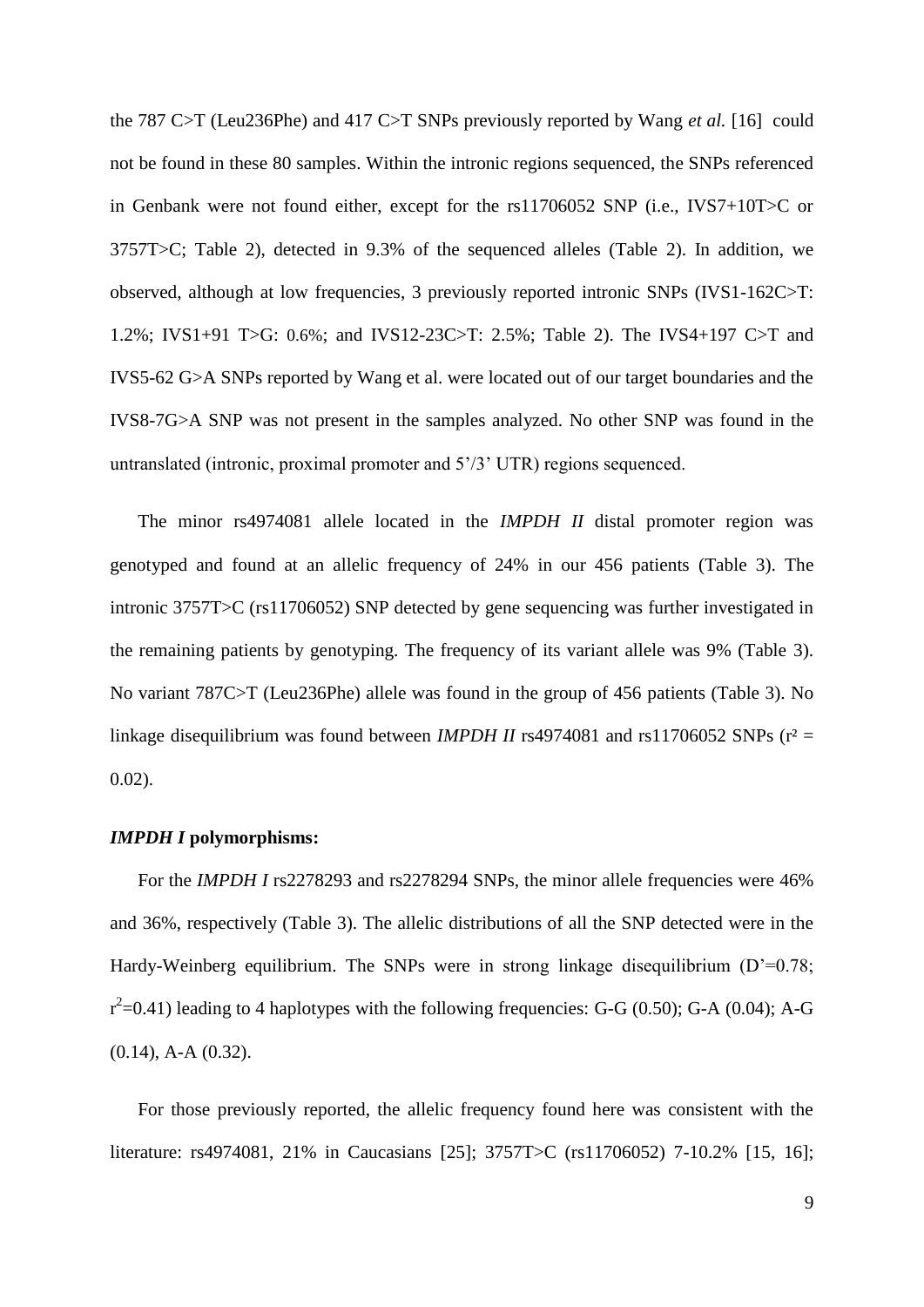787C>T (Leu236Phe) < 1% [16, 26] ; rs2278293 42.7% ; and rs2278294 40.6% [18]. It is noteworthy that the patients' ethnicity or the allelic distribution between ethnic subpopulations was not mentioned in these last four papers.

# **Association between clinical outcome and genetic, demographic and pharmacologic parameters:**

No association was found between the four tested clinical outcomes and any of the *IMPDH II* genotypes tested. Neither variants of the distal promoter (rs4974081) nor of the 3757T>C (rs11706052) SNPs were significantly associated with an increased risk of side effects or acute rejection (OR for BPAR was 0.66  $(95\%$  CI [0.39-1.13]; p = 0.13) for rs4974081 variant allele carriers, and 0.89 (95% CI [0.44-1.78];  $p = 0.74$ ) for rs11706052 carriers). The *IMPDH I* rs2278293 variant allele was not significantly associated with any tested outcomes either. The final regression model using acute rejection (BPAR) as the dependent variable included *IMPDH I* rs2278294, MPA  $AUC_{0-12h}$  and CNI blood levels as significant factors (Table 4). The risk of BPAR was lower for the rs2278294 variant allele carriers, with a gene-additive effect (OR  $0.54$  [0.34-0.85]; p = 0.0075). Patients whose exposure was below the target range for both immunosuppressive drugs presented a significantly higher risk of acute rejection than patients within or above the target range for at least one of the drugs (OR: 2.22, 95% CI [1.20-4.11]; p = 0.0109 and OR: 2.27, 95% CI [1.272-4.06];  $p = 0.0056$  for MPA AUC<sub>0-12h</sub> and CNI blood level respectively) (Table 4). Leucopenia was significantly associated with *IMPDH I* rs2278294, the type of CNI used, their categorized blood levels and CMV infections. However, the CNI type may be a confounding factor, as it showed a significant interaction with CMV ( $p = 0.0369$ ). The association with *IMPDH I* rs2278294 showed an additive risk for each variant allele carried (OR 1.66, 95% CI [1.11-2.48];  $p = 0.0139$ ) (Table 4).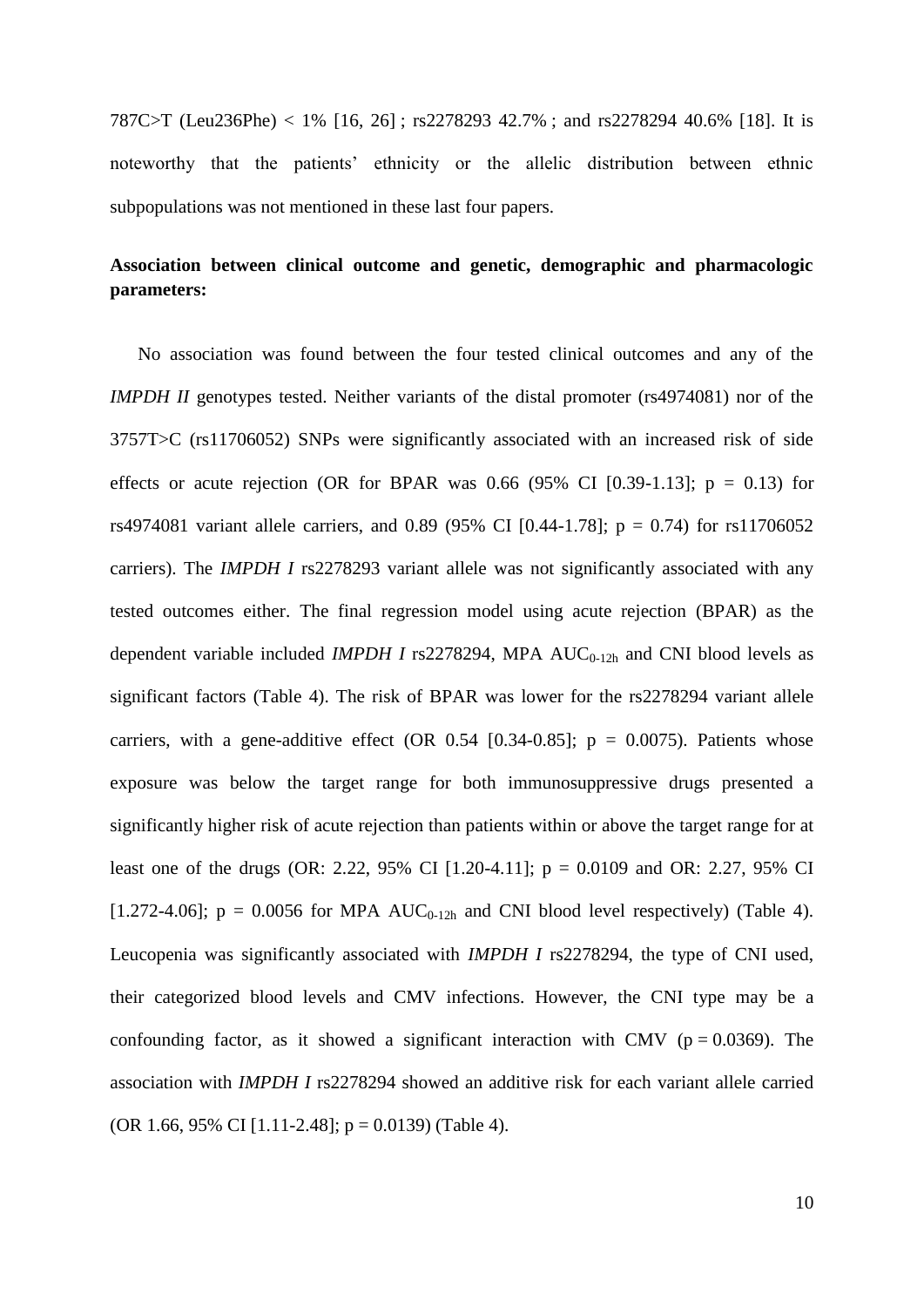Haplotype analysis of *IMPDH I* showed no significant association with the clinical outcomes.

#### **Discussion**

We did not discover any new *IMPDH II* polymorphism in the 80 patients whose DNA was sequenced. In addition, we did not observe the previously reported, non-synonymous *IMPDH II* polymorphisms rs11557540, rs5848860 and 787C>T. The first two mutations were already indicated as potential sequencing errors by Mohamed *et al.* [25] who studied a cohort of more than 400 patients, whereas the third (787C>T) polymorphism was found at a low frequency (1% or less) by Wang *et al.* in two different studies [16, 18]. However, we did not find this last variant allele either when genotyping our 456 DNA samples. This difference may be due to the different ethnical origins of the populations studied. Even though Wang *et al.* reported that the Leucine to Phenylalanine amino acid change resulting from this SNP induced a drastic decrease in IMPDH II catalytic activity [16], they also wrote in a second paper that a putative association with leucopenia would be difficult to prove due to its very low frequency [18]. Furthermore, such a rare allele would probably not significantly contribute to clinical management of the MMF benefit/risk balance.

The present sequencing study did not retrieve any mutated allele of the *IMPDH II* intronic SNPs listed in GenBank, except for rs11706052 (3757T>C) which was present at a frequency similar (9% of our 456 patients) to those reported by Grinyo *et al.* [15] and Wang *et al.* [16]. In our cohort, this SNP was not significantly associated with BPAR, which is consistent with the results previously reported by Wang *et al.* [18] who found no association in 191 kidney transplant recipients using univariate analysis. However, Grinyo *et al* [15] did find a significant association between the 3757T>C SNP and BPAR at 3 and 12 months posttransplantation in 237 patients of the CAESAR study. They used multivariate logistic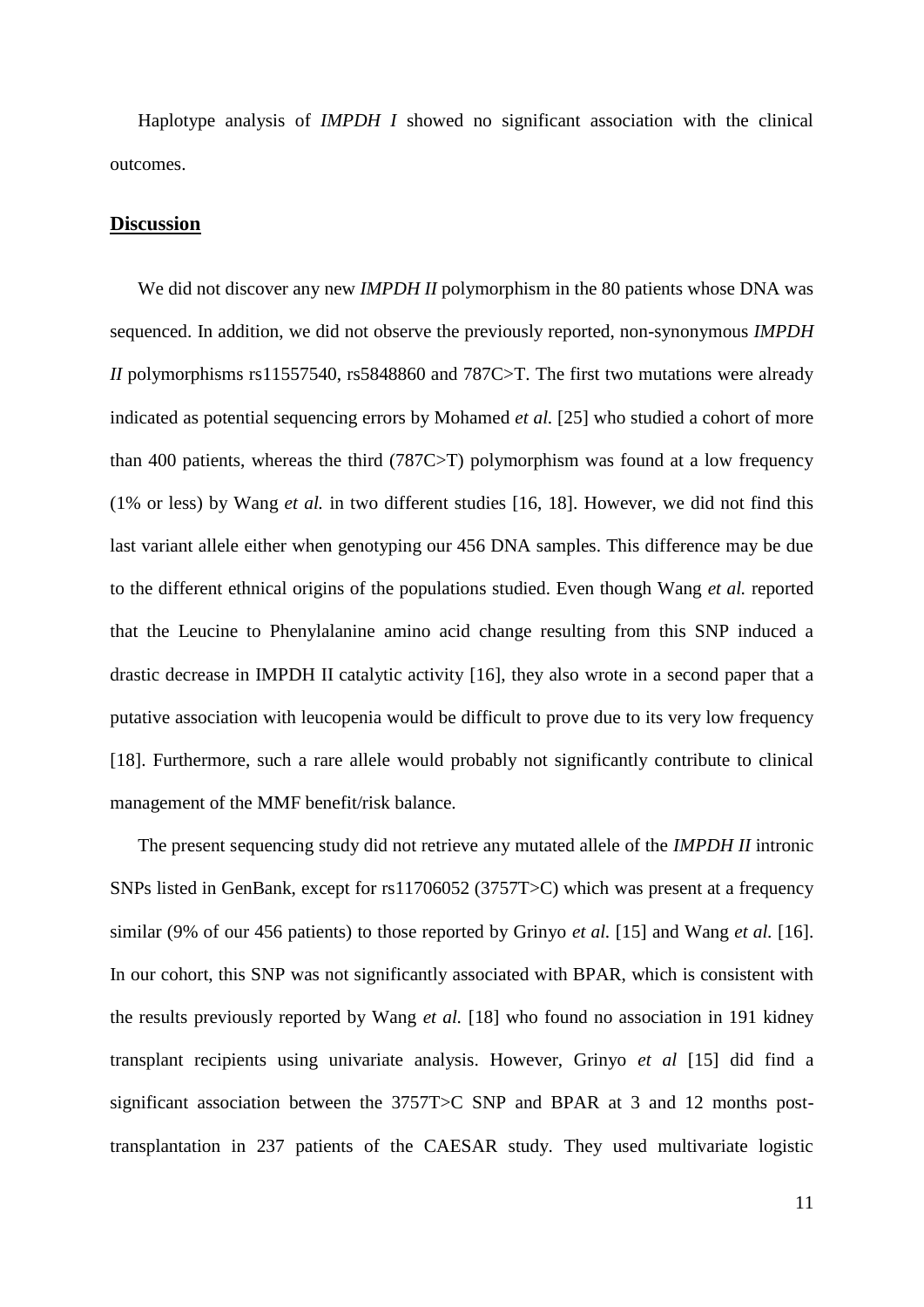regression but only considered a few demographic covariates (age, sex, treatment groups – cyclosporine standard dose, low-dose or withdrawal- and donor type), but not MPA dose (that was significantly linked with BPAR in their study) or MPA exposure. They also admitted that they had very few variant allele carriers and that they had no mechanistic explanation for this association. The present study has the largest group of patients prospectively followed for one year post-transplantation so far, and used multivariate logistic regression considering many possible confounders. We were not able to confirm the association between this genotype and acute rejection.

We also found that this 3757T>C SNP was not associated with leucopenia (which was consistent with Wang et al.'s results) [18], nor with CMV infections or other infections, which were not tested in the other two studies. A recent paper [26] reported a higher IMPDH activity in carriers of the variant 3757T>C SNP, without any association with clinical outcomes. As we did not measure IMPDH activity in the present patient cohort, we were unable to check the functional consequence of this polymorphism.

We were also interested in the promoter variant rs4974081 for which an effect on *IMPDH II* transcription and thus possibly on MMF effects was forecasted *in silico* [25]. The variant allele was present in 25% of our 456 patients, but no statistically significant association was found with any clinical outcome tested. In vitro studies of *IMPDH II* transcription may give more information about the potential influence of this promoter mutation.

We found three *IMPDH II* intronic SNPs, which were previously reported by Wang et al [16] at the same low frequencies. These SNPs showed no significant association with patient outcomes. Although the study may have been underpowered to find any significant association with these rare mutated alleles, it is less likely that intronic SNPs have a large influence on MPA pharmacodynamics.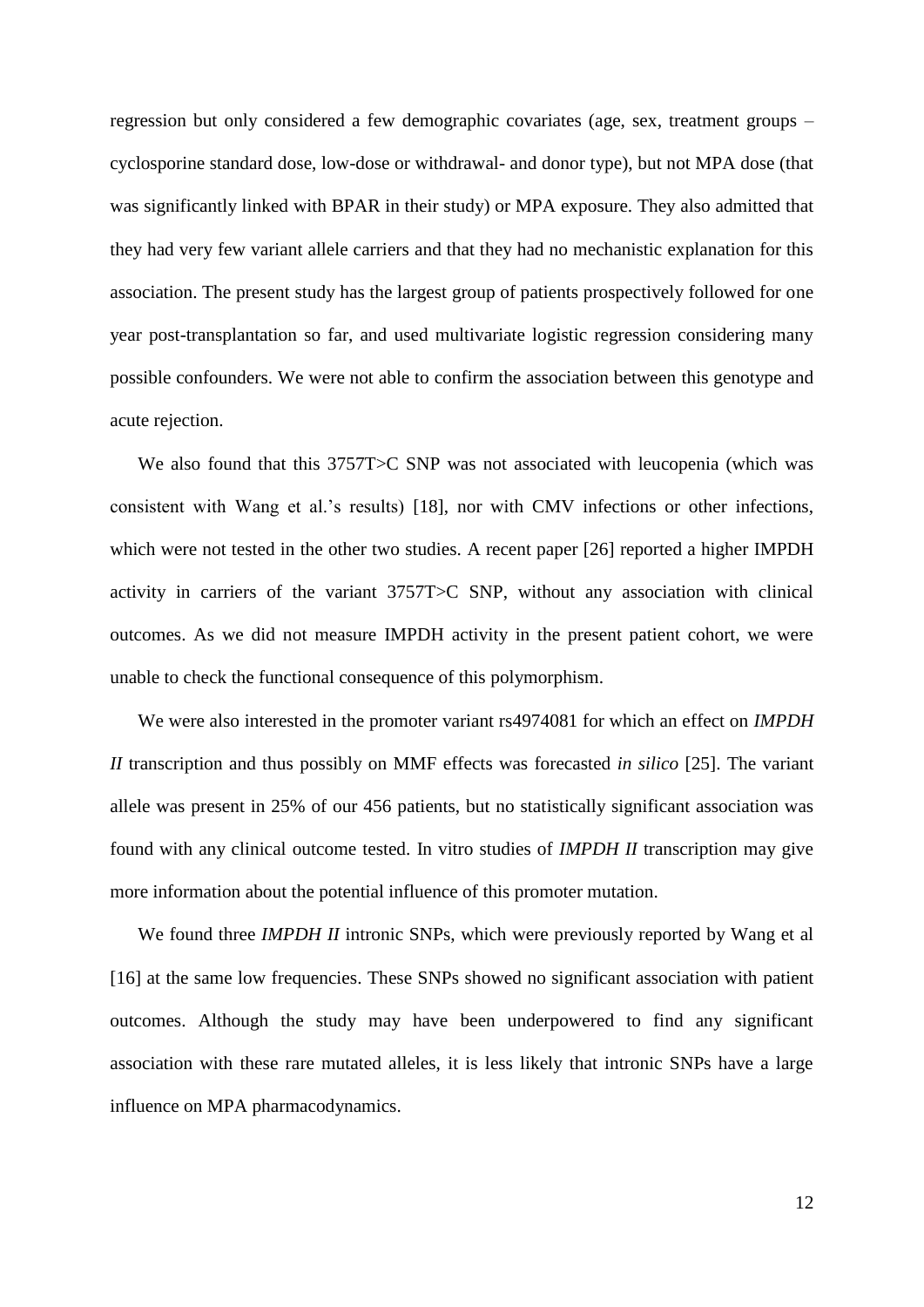We also investigated two *IMPDH I* polymorphisms (rs2278293 and rs2278294) which were previously reported to be associated with a decreased risk of BPAR [18]. No association with either BPAR or other tested outcomes was found for the rs2278293 variant in our large sample of patients. This discrepancy with Wang et al. is not explained by the fact that we did not group heterozygous and homozygous variant carriers (51% and 20% of patients, respectively) to perform our analyses, because when we did there was no significant association between the rs2278293 variant and BPAR either (data not shown). On the other hand, we did find a significant, protective effect on BPAR of the rs2278294 variant allele as compared to the wild-type allele (log-additive model; OR 0.54 95% CI [0.34-0.85];  $p =$ 0.0075; Table 4). Nevertheless, no explanation on the mechanism behind this decreased risk of BPAR with an *IMPDH I* intronic SNP could be inferred. The mutant allele carriers also had a 1.6-fold increased risk of leucopenia, again with a gene-dose effect. The fact that BPAR and leucopenia are inversely associated to the same rs2278294 SNP reinforces the pertinence of this finding. A factor favoring low lymphocyte levels, sometimes leading to leucopenia episodes, is expected to protect the patient from developing an immunological reaction against the allograft.

One limitation of this study is that we missed information about the patients' ethnicity. This is partly due to the fact that the APOMYGRE study was conducted in France, where it is not legally possible to ask patients about their ethnic origins, unless it is the main aim or a main determinant of the study and provided one obtains a special authorization from the ministry of health. However, all patients enrolled in this sub-study were recruited in Europe, which suggests that a vast majority were of European descent, although this cannot be ascertained.

When combined with MPA, cyclosporine was associated with more frequent side effects (leucopenia, CMV and other infections) than tacrolimus, with no difference in acute rejection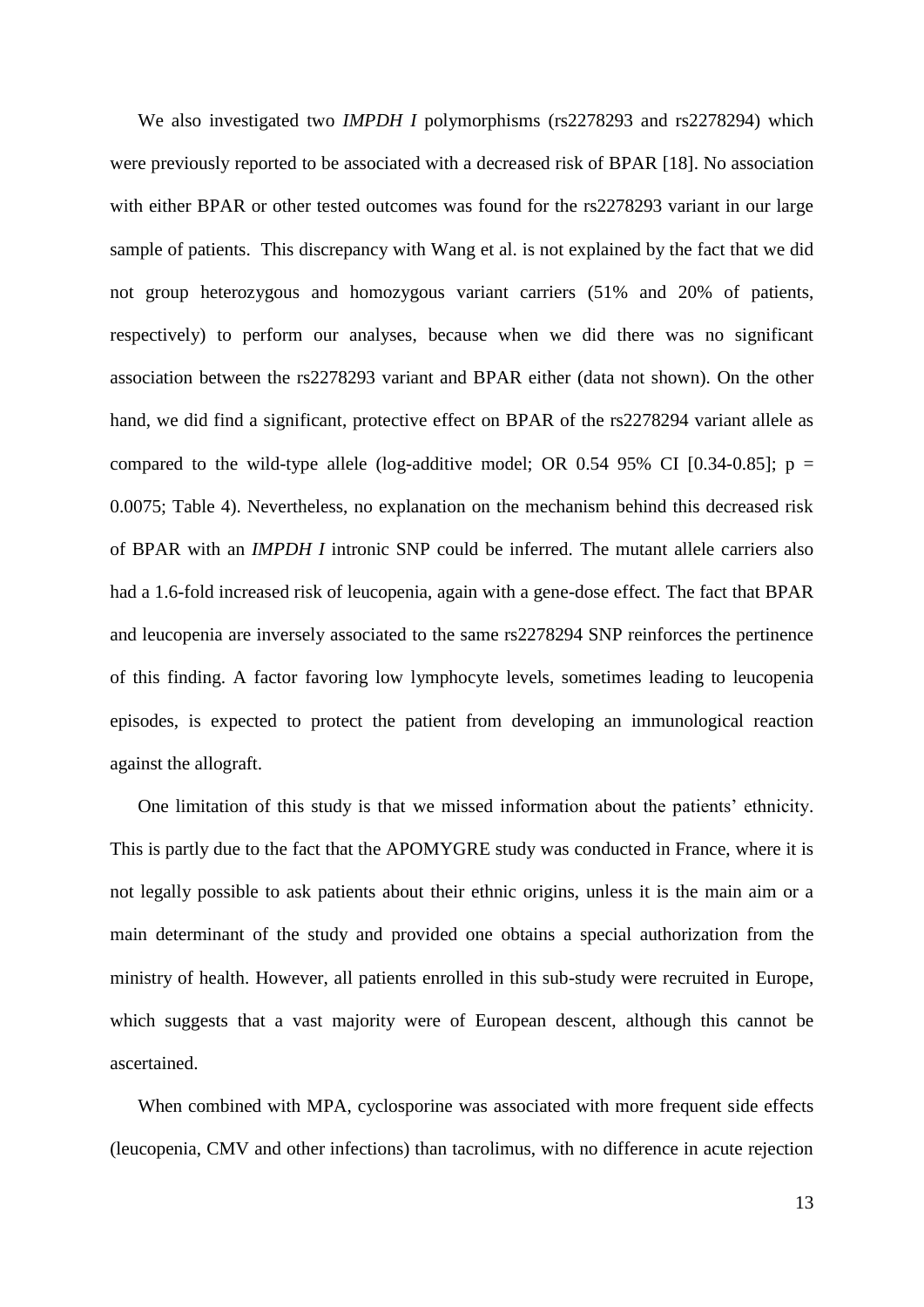incidence. Nevertheless, the association between CNI type and infections could be biased by the fact that all tacrolimus co-treated patient were enrolled in the FDCC trial where reporting infections could have been slightly different from the APOMYGRE trial.

Currently, the benefit of MPA TDM in transplant recipient is still under debate, as highlighted in a recent review by Knight & Morris [30]. Many retrospective studies found significant relationships between MPA  $AUC_{0-12h}$  and BPAR or side effects in various types of populations [31-35], but the few prospective studies lead to diverging conclusions. The FDCC study found no statistically significant differences in outcome between the fixed-dose group and the dose-adjusted group [14], whereas the Apomygre trial did [13]. In the current retrospective study based on patients from these two trials we found statistically significant evidence that being in the target range for both the CNI (whether cyclosporine or tacrolimus) and MPA strongly protected against acute rejection, with no increased risk of side effects.

#### **Conclusions**

We did not find new variant alleles in the *IMPDH II* gene when sequencing DNA from 80 patients, nor associations between the known *IMPDH II* polymorphisms and clinical outcome. We found a significant association of the *IMPDH I* rs2278294 SNP with BPAR and leucopenia, but the previously reported association between *IMPDH I* rs2278293 and outcomes was not confirmed. MPA  $AUC_{0-12H}$  < 30 mg.h/L was significantly associated with an increased risk of BPAR, while the nature of and the exposure to the associated CNI were associated with BPAR, and leucopenia.

#### **Acknowledgments**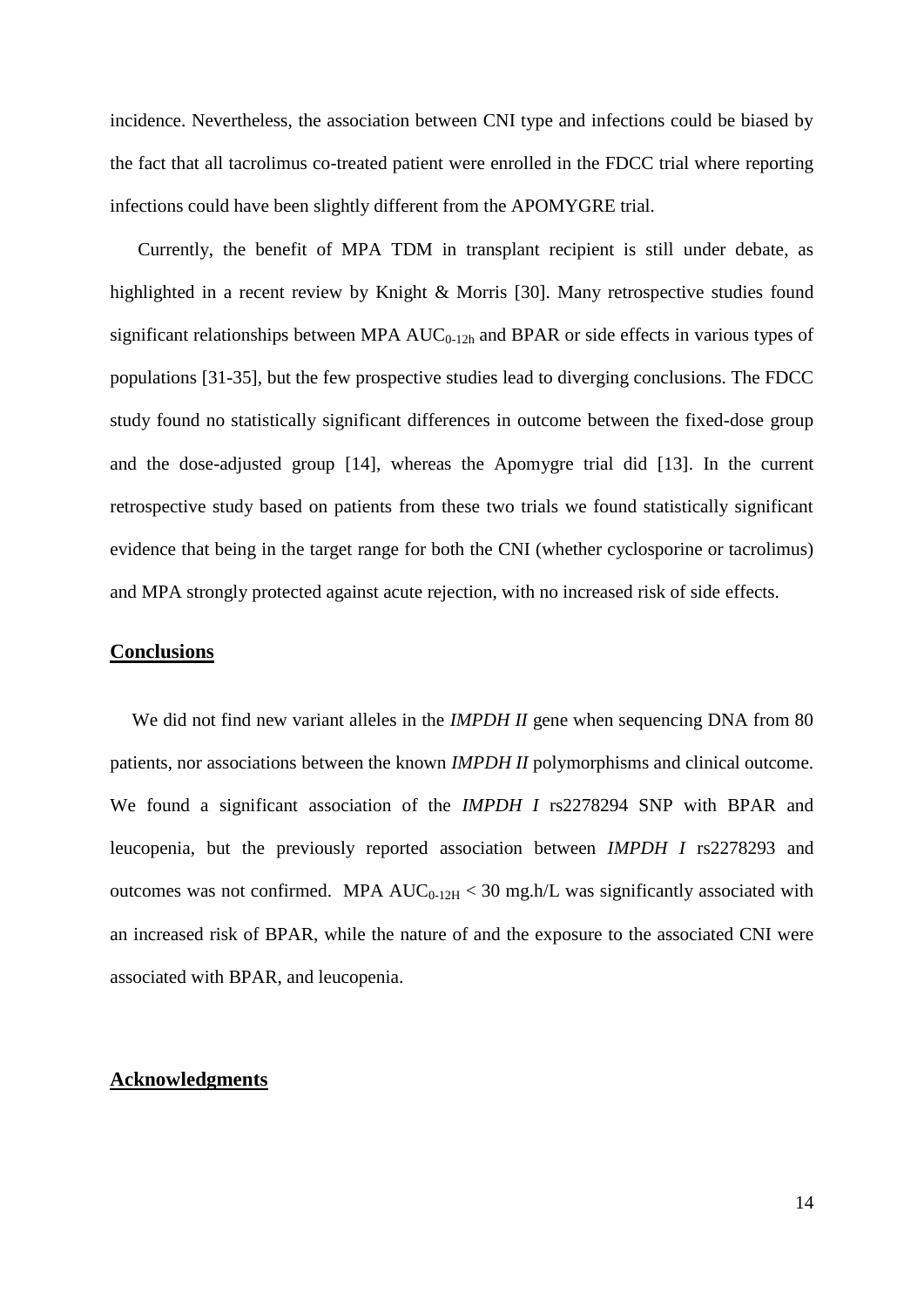We thank Jean-Hervé Comte, Marie-Claire Baclet and her team from the sequencing platform for their excellent technical assistance in the sequencing and genotyping part.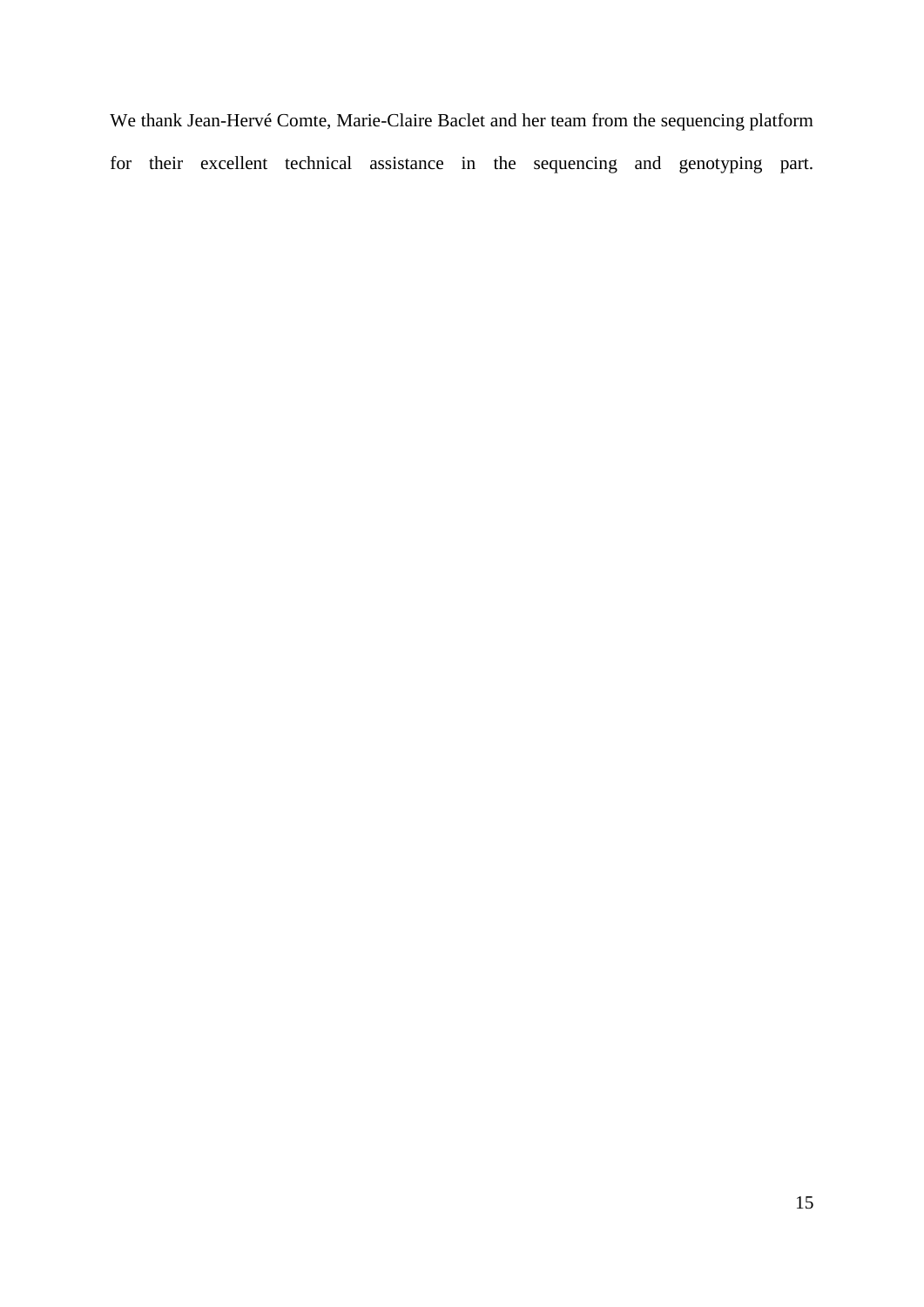|                   | Apomygre $(n=121)$ | FDCC $(n=335)$  | Total $(n=456)$ |  |
|-------------------|--------------------|-----------------|-----------------|--|
| Sex               |                    |                 |                 |  |
| Female            | 42                 | 129             | 171             |  |
| Male              | 79                 | 206             | 285             |  |
| Age (years)       | $49.5 \pm 13.7$    | $48.6 \pm 13.0$ | $48.8 \pm 13.2$ |  |
| Co treatment      |                    |                 |                 |  |
| Cyclosporine      | 121                | 156             | 277             |  |
| <b>Tacrolimus</b> | $\Omega$           | 179             | 179             |  |

**Table 1:** demographic characteristics of the studied patients enrolled either in the Apomygre or FDCC trials.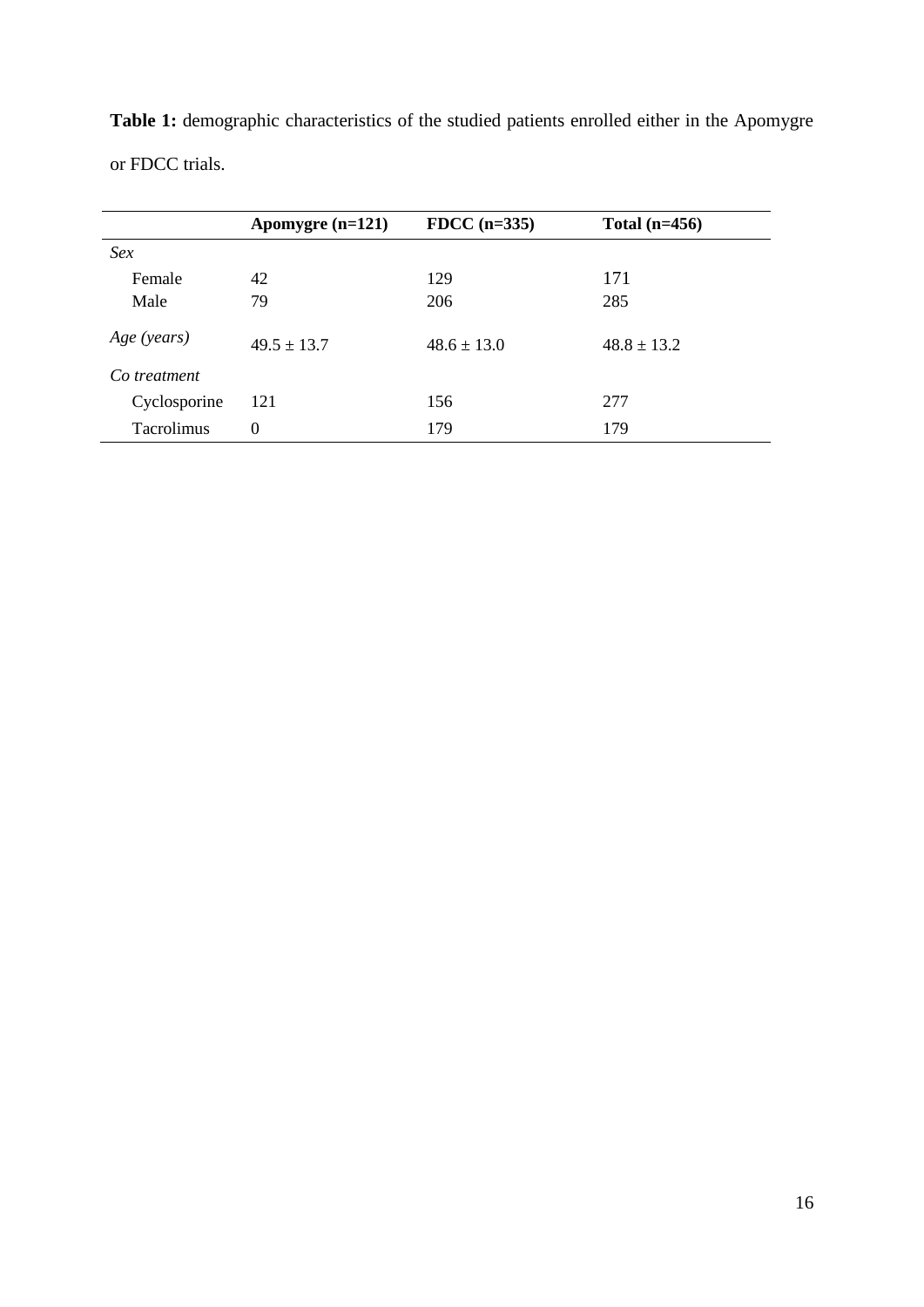**Table 2:** Summary of all known *IMPDH II* (NC\_000003.10) polymorphisms and their localization. Positions are presented relatively to ATG set as +1.

| Position $(ATG as +1)$               | Genebank<br>accession<br>number | <b>Other names</b>   | Synony-<br>mous<br>(Yes/No) | Found in this<br>study (minor<br>allele<br>$frequency)*$ |
|--------------------------------------|---------------------------------|----------------------|-----------------------------|----------------------------------------------------------|
| # - 3624 A>G / Promoter <sup>1</sup> | rs4974081                       | $NA^{\circ}$         | NA                          | Out of bounds                                            |
| # - 162 C>T / Promoter <sup>2</sup>  | NA                              | IVS1 - 162 C>T       | <b>NA</b>                   | Yes $(1.2%)$                                             |
| # 189 T>G / Intron $1^2$             | NA                              | $IVS1+91$ T>G        | <b>NA</b>                   | Yes $(0.6\%)$                                            |
| #834 C>T / Exon 3                    | rs11557543                      | NA                   | Yes                         | N <sub>o</sub>                                           |
| #863 A>G / Exon 3                    | rs11557547                      | <b>NA</b>            | Yes                         | N <sub>o</sub>                                           |
| #1049 C>T / Exon 4                   | rs11557541                      | <b>NA</b>            | Yes                         | N <sub>o</sub>                                           |
| # 1331 C>T / Intron $4^2$            | <b>NA</b>                       | IVS4+197 C>T         | <b>NA</b>                   | Out of bounds                                            |
| # 1373 G>A / Intron $4^2$            | <b>NA</b>                       | IVS5-62 $G>A$        | NA                          | Out of bounds                                            |
| #1455 C>T / Exon 5                   | rs11557545                      | <b>NA</b>            | Yes                         | N <sub>o</sub>                                           |
| #1527 C>T / Exon $5^2$               | <b>NA</b>                       | 417 C>T Phe139Phe    | Yes                         | N <sub>o</sub>                                           |
| #1570 T>C / Exon 5                   | rs11557542                      | <b>NA</b>            | Yes                         | N <sub>o</sub>                                           |
| #2565 C>T / Exon 7                   | rs11557544                      | <b>NA</b>            | Yes                         | N <sub>o</sub>                                           |
| # 2632 C>T / Exon $7^2$              | NA                              | 787 C>T Leu236Phe    | $N$ (Leu>Phe)               | No                                                       |
| # 2674 T>C / Intron $7^{2,3}$        | rs11706052                      | IVS7+10 T>C/3757 T>C | <b>NA</b>                   | Yes $(9.3%)$                                             |
| # 2735 G>A / intron $7^2$            | <b>NA</b>                       | $IVS8-7G > A$        | NA                          | N <sub>o</sub>                                           |
| #2936 C>G / Exon 9                   | rs11557546                      | <b>NA</b>            | Yes                         | N <sub>o</sub>                                           |
| #4413 A>G / Exon $111$               | rs11557540                      | <b>NA</b>            | N <sub>o</sub><br>(asp>Sly) | N <sub>o</sub>                                           |
| #4526 C>T / intron $11^2$            | NA                              | IVS12-23 C $>$ T     | NA                          | Yes $(2.5%)$                                             |
| #4833 AAG/- / Exon $13^1$            | rs5848860                       | NA                   | No                          | N <sub>o</sub>                                           |
| #4965 C>T / Exon 14                  | rs104981                        | NA                   | Yes                         | N <sub>o</sub>                                           |

\*Calculated from sequencing data. °NA= not applicable

<sup>1</sup>Mohamed et al.  $2$ Wang et al.  $3$ Grinyo et al.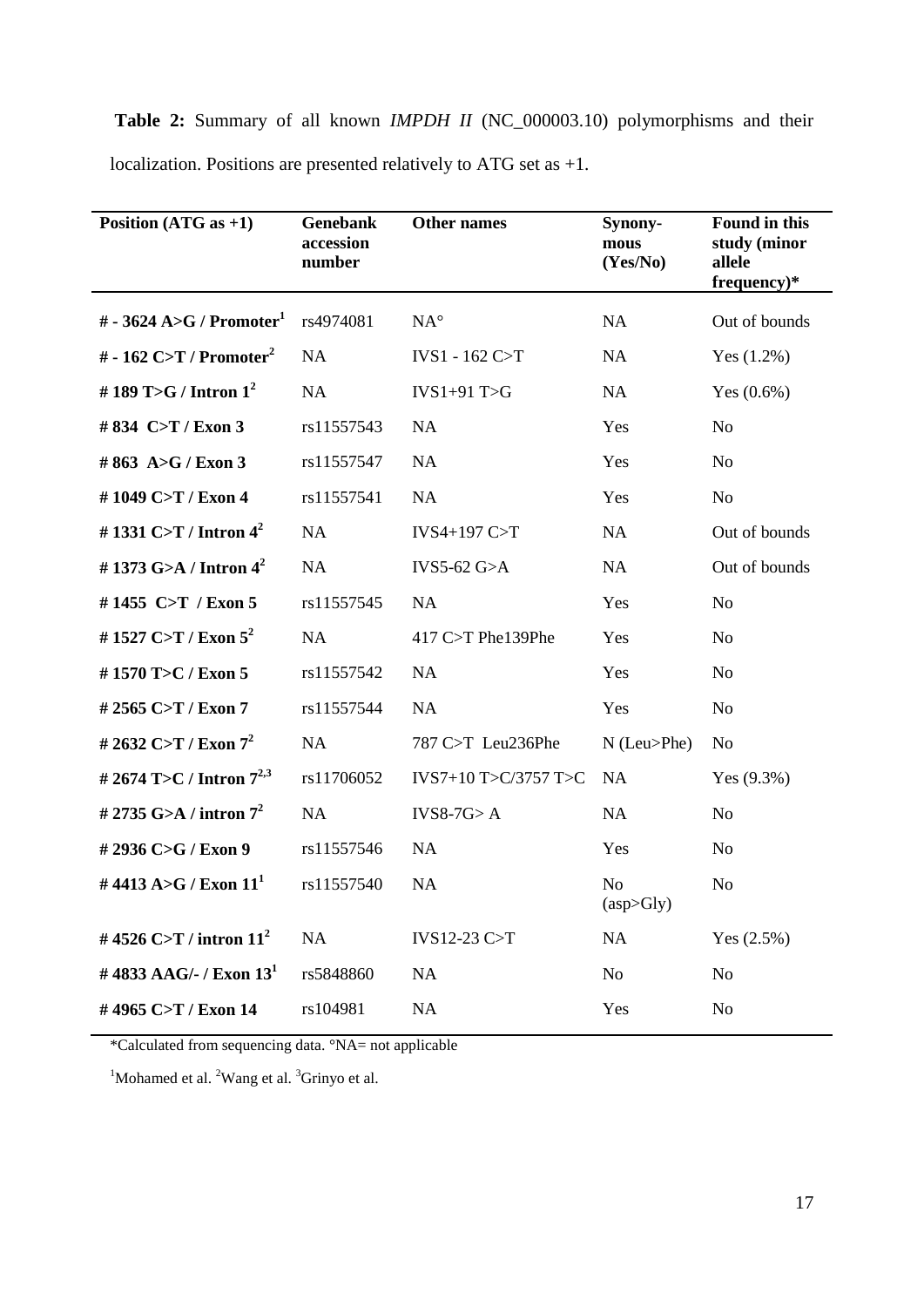| <b>SNP</b>           | Genotype            | Frequencies (n=456) | $MAF*$ |
|----------------------|---------------------|---------------------|--------|
| <b>IMPDH</b> I gene  |                     |                     |        |
| rs2278293            | Homozygous wt (GG)  | 28.9%               |        |
|                      | Heterozygous (AG)   | 51.1%               | 46%    |
|                      | Homozygous var (AA) | 20.0%               |        |
| rs2278294            | Homozygous wt (GG)  | 41.2%               |        |
|                      | Heterozygous (AG)   | 45.6%               | 36%    |
|                      | Homozygous var (AA) | 13.2%               |        |
| <b>IMPDH II</b> gene |                     |                     |        |
| rs4974081            | Homozygous wt (AA)  | 56.4%               |        |
|                      | Heterozygous (AG)   | 37.9%               | 24%    |
|                      | Homozygous var (GG) | 5.7%                |        |
| rs11706052           | Homozygous wt (TT)  | 82.1%               |        |
|                      | Heterozygous (TC)   | 17.4%               | 9%     |
|                      | Homozygous var (CC) | 0.4%                |        |
| 787C>T               | Homozygous wt (CC)  | 100.0%              |        |
|                      | Heterozygous (CT)   | 0%                  | 0%     |
|                      | Homozygous var (TT) | 0%                  |        |

**Table 3.** Observed frequencies of the genotyped *IMPDH I* and *IMPDH II* SNPs.

 $(*MAF = Minor allele frequency; wt = wild type; var = variant)$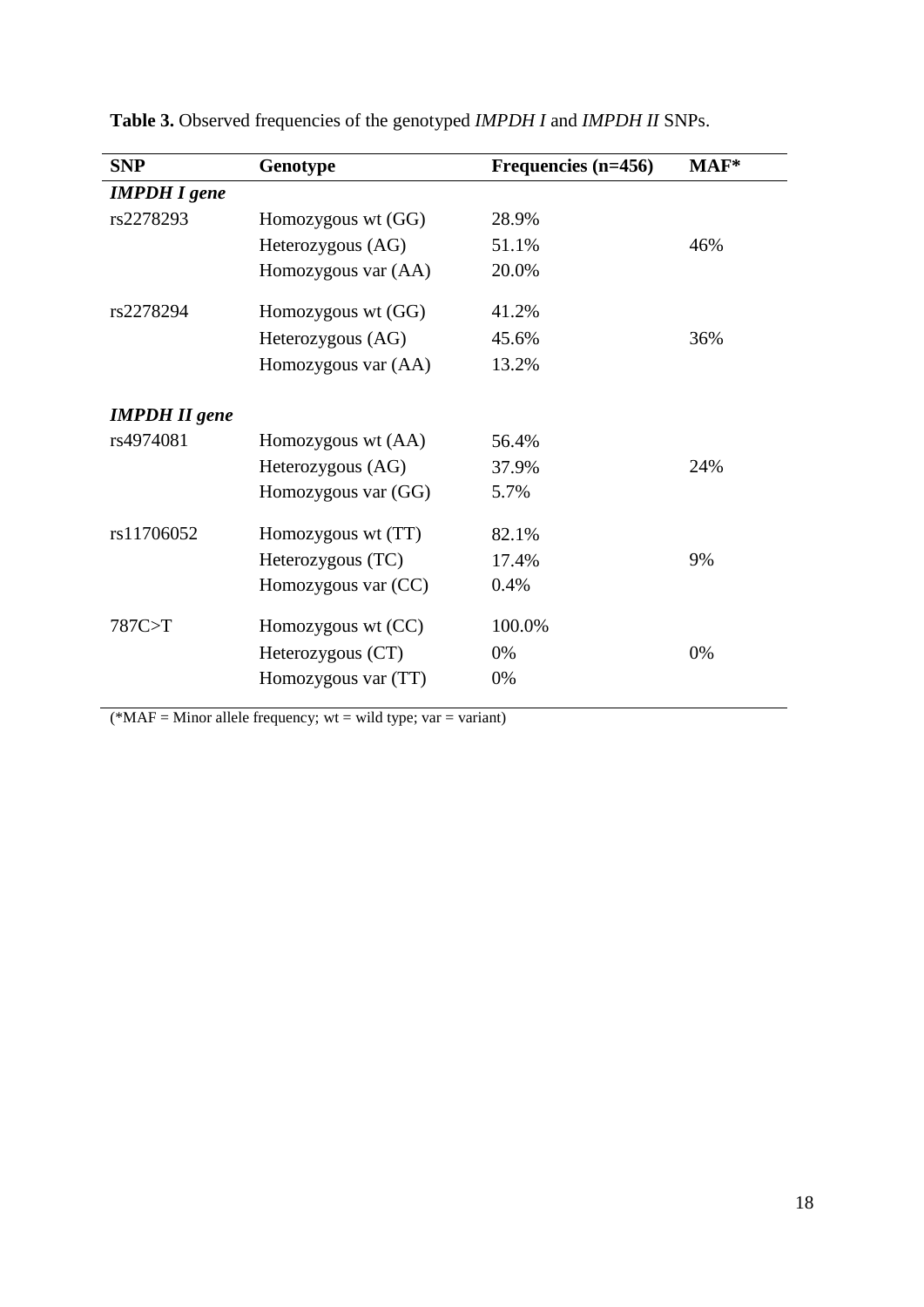| <b>Variable</b>               | Category                                               | <b>Adjusted OR</b>           | 95%CI            | P Value  |
|-------------------------------|--------------------------------------------------------|------------------------------|------------------|----------|
|                               | 1. Leucopenia over the first year post-transplantation |                              |                  |          |
| CMV                           | Yes                                                    | 6.06                         | $[3.03 - 12.11]$ | < 0.0001 |
|                               | N <sub>o</sub>                                         |                              |                  |          |
| CNI                           | Cyclosporine                                           |                              |                  |          |
|                               | Tacrolimus                                             | 0.49                         | $[0.24 - 1.00]$  | 0.0503   |
| CNI groups                    | 1. Below TR                                            | 0.37                         | $[0.18 - 0.74]$  | 0.0052   |
|                               | 2. Within TR<br>Grouped<br>3. Above TR                 | $\qquad \qquad \blacksquare$ |                  |          |
| <b>IMPDHI</b>                 | G(WT)                                                  |                              |                  |          |
| rs2278294                     | A                                                      | 1.66                         | $[1.11 - 2.48]$  | 0.0139   |
| <b>Interaction</b><br>CNI*CMV |                                                        |                              |                  | 0.0369   |
| 2. CMV infections             |                                                        |                              |                  |          |
| Age                           | Per year increase                                      | 1.02                         | $[1.01 - 1.04]$  | 0.0330   |
| Sex                           | Female                                                 |                              |                  |          |
|                               | Male                                                   | 0.61                         | $[0.38 - 0.99]$  | 0.0467   |
| CNI                           | Cyclosporine                                           |                              |                  |          |
|                               | Tacrolimus                                             | 0.33                         | $[0.19 - 0.57]$  | < 0.0001 |
| 3. Other Infections           |                                                        |                              |                  |          |
| <b>CNI</b>                    | Cyclosporine                                           |                              |                  |          |
|                               | Tacrolimus                                             | 0.22                         | $[0.13 - 0.37]$  | < 0.0001 |
| 4. BPAR                       |                                                        |                              |                  |          |
| <b>AUC MPA</b> groups         | 1.Below TR                                             | 2.22                         | $[1.20-4.11]$    | 0.0109   |
|                               | 2. Within TR<br>Grouped                                |                              |                  |          |
|                               | 3. Above TR                                            |                              |                  |          |
| CNI groups                    | 1. Below TR                                            | 2.27                         | $[1.27 - 4.06]$  | 0.0056   |
|                               | 2. Within TR<br>Grouped                                |                              |                  |          |
|                               | 3. Above TR                                            |                              |                  |          |
| <b>IMPDHI</b><br>rs2278294    | G(WT)                                                  |                              |                  |          |
|                               | A                                                      | 0.54                         | $[0.34 - 0.85]$  | 0.0075   |

**Table 4**: Results of multivariate, stepwise logistic regression. Only the significant dependent variables kept in the final model are shown.

 $\overline{(TR = \text{therapective range}, WT = \text{wild type})}$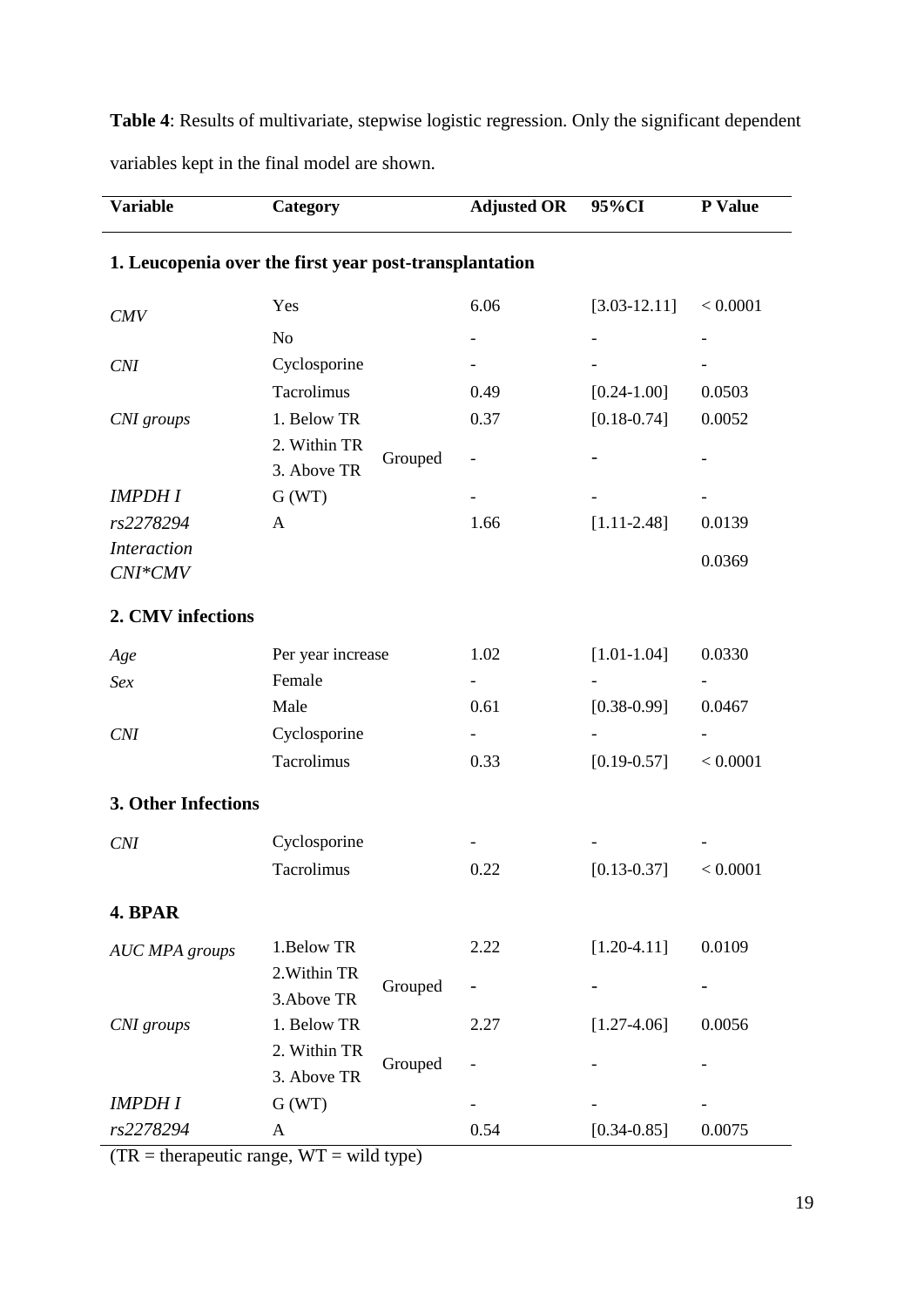## **References**

- [1] Sollinger HW. Mycophenolates in transplantation. *Clin Transplant* 2004; **18:**485-492.
- [2] Sollinger HW. Mycophenolate mofetil for the prevention of acute rejection in primary cadaveric renal allograft recipients. U.S. Renal Transplant Mycophenolate Mofetil Study Group. *Transplantation* 1995; **60:**225- 232.
- [3] European Mycophenolate Mofetil Cooperative Study Group. Placebocontrolled study of mycophenolate mofetil combined with cyclosporin and corticosteroids for prevention of acute rejection. *Lancet* 1995; **345:**1321-1325.
- [4] Allison A, Eugui E. Mycophenolate mofetil and its mechanisms of action. *Immunopharmacology* 2000; **47:**85-118.
- [5] Nowak I, Shaw LM. Effect of mycophenolic acid glucuronide on inosine monophosphate dehydrogenase activity. *Ther Drug Monit* 1997; **19:**358-360.
- [6] Ransom JT. Mechanism of action of mycophenolate mofetil. *Ther Drug Monit* 1995; **17:**681-684.
- [7] Hager PW, Collart FR, Huberman E, Mitchell BS. Recombinant human inosine monophosphate dehydrogenase type I and type II proteins. Purification and characterization of inhibitor binding. *Biochem Pharmacol* 1995; **49:**1323-1329.
- [8] Wang W, Hedstrom L. Kinetic mechanism of human inosine 5' monophosphate dehydrogenase type II: random addition of substrates and ordered release of products. *Biochemistry* 1997; **36:**8479-8483.
- [9] Gu JJ, Stegmann S, Gathy K, Murray R, Laliberte J, Ayscue L *et al.* Inhibition of T lymphocyte activation in mice heterozygous for loss of the IMPDH II gene. *J Clin Invest* 2000; **106:**599-606.
- [10] Bullingham RE, Nicholls AJ, Kamm BR. Clinical pharmacokinetics of mycophenolate mofetil. *Clin Pharmacokinet* 1998; **34:**429-455.
- [11] Sanquer S, Breil M, Baron C, Dhamane D, Astier A, Lang P. Induction of inosine monophosphate dehydrogenase activity after long-term treatment with mycophenolate mofetil. *Clin Pharmacol Ther* 1999; **65:**640-648.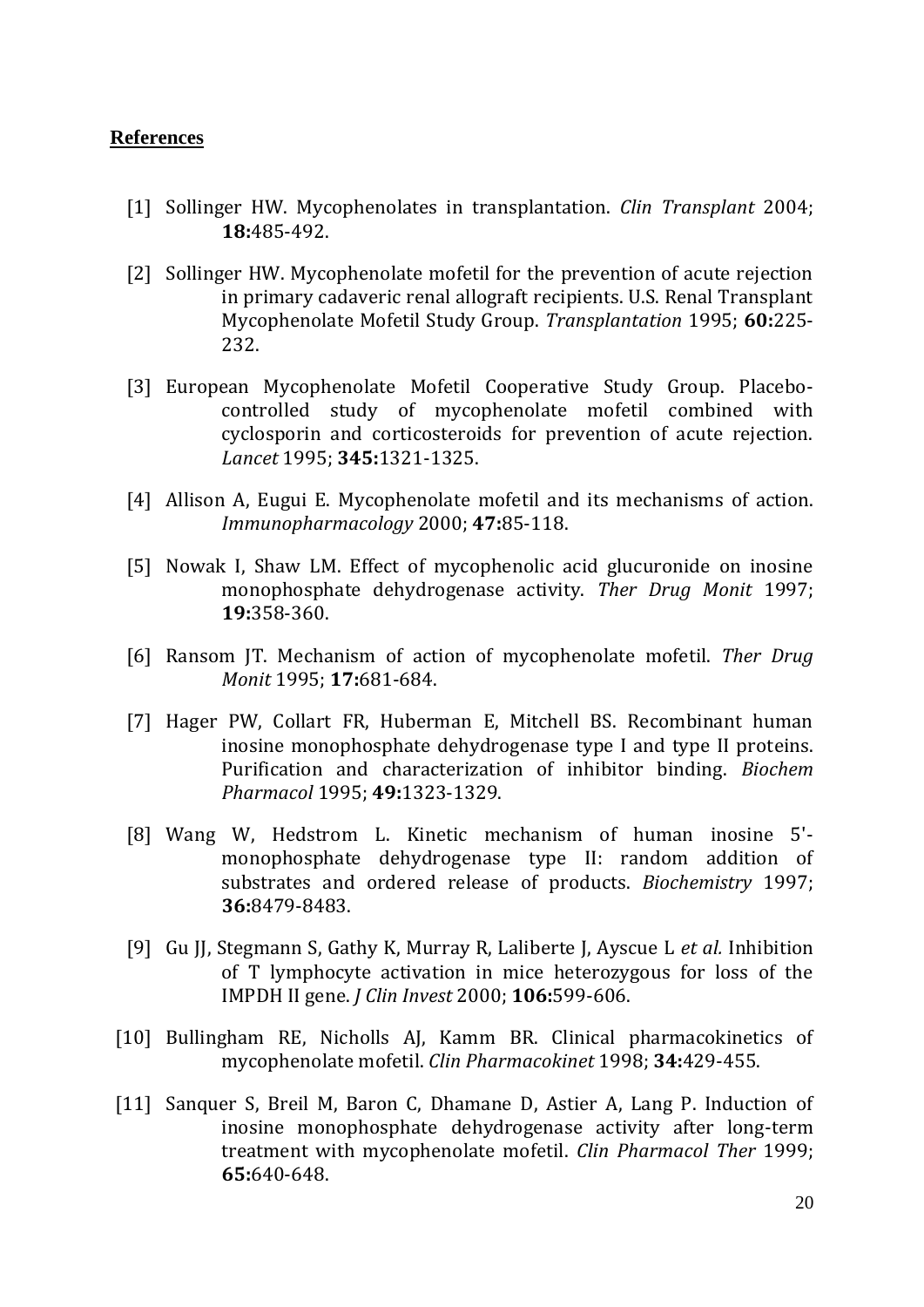- [12] Weber LT, Shipkova M, Lamersdorf T, Niedmann PD, Wiesel M, Mandelbaum A *et al.* Pharmacokinetics of mycophenolic acid (MPA) and determinants of MPA free fraction in pediatric and adult renal transplant recipients. German Study group on Mycophenolate Mofetil Therapy in Pediatric Renal Transplant Recipients. *J Am Soc Nephrol* 1998; **9:**1511-1520.
- [13] Le Meur Y, Buchler M, Thierry A, Caillard S, Villemain F, Lavaud S *et al.* Individualized mycophenolate mofetil dosing based on drug exposure significantly improves patient outcomes after renal transplantation. *Am J Transplant* 2007; **7:**2496-2503.
- [14] van Gelder T., Silva HT, de Fijter JW, Budde K, Kuypers D, Tyden G *et al.* Comparing mycophenolate mofetil regimens for de novo renal transplant recipients: the fixed-dose concentration-controlled trial. *Transplantation* 2008; **86:**1043-1051.
- [15] Grinyo J, Vanrenterghem Y, Nashan B, Vincenti F, Ekberg H, Lindpaintner K *et al.* Association of four DNA polymorphisms with acute rejection after kidney transplantation. *Transpl Int* 2008; **21:**879-891.
- [16] Wang J, Zeevi A, Webber S, Girnita DM, Addonizio L, Selby R *et al.* A novel variant L263F in human inosine 5'-monophosphate dehydrogenase 2 is associated with diminished enzyme activity. *Pharmacogenet Genomics* 2007; **17:**283-290.
- [17] van Gelder T., Hesselink DA, van Hest RM, Mathot RA, van SR. Pharmacogenetics in immunosuppressive therapy: the best thing since TDM? *Ther Drug Monit* 2004; **26:**343-346.
- [18] Wang J, Yang JW, Zeevi A, Webber SA, Girnita DM, Selby R *et al.* IMPDH1 gene polymorphisms and association with acute rejection in renal transplant patients. *Clin Pharmacol Ther* 2008; **83:**711-717.
- [19] Vannozzi F, Filipponi F, Di Paolo A., Danesi R, Urbani L, Bocci G *et al.* An exploratory study on pharmacogenetics of inosine-monophosphate dehydrogenase II in peripheral mononuclear cells from livertransplant recipients. *Transplant Proc* 2004; **36:**2787-2790.
- [20] Sanquer S, Maison P, Tomkiewicz C, Macquin-Mavier I, Legendre C, Barouki R *et al.* Expression of inosine monophosphate dehydrogenase type I and type II after mycophenolate mofetil treatment: a 2-year followup in kidney transplantation. *Clin Pharmacol Ther* 2008; **83:**328- 335.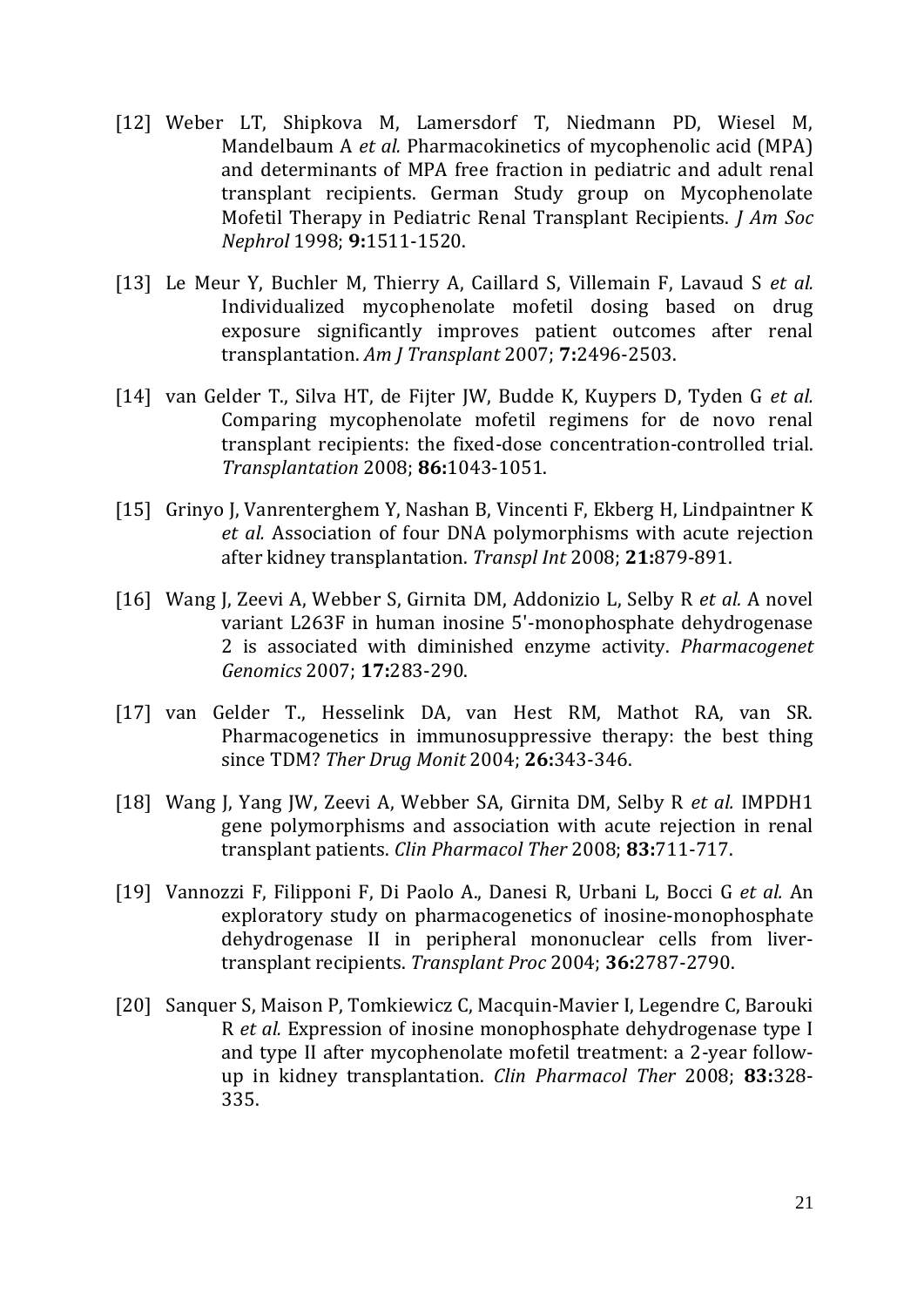- [21] Bremer S, Mandla R, Vethe NT, Rasmussen I, Rootwelt H, Line PD *et al.* Expression of IMPDH1 and IMPDH2 after transplantation and initiation of immunosuppression. *Transplantation* 2008; **85:**55-61.
- [22] Sintchak MD, Fleming MA, Futer O, Raybuck SA, Chambers SP, Caron PR *et al.* Structure and mechanism of inosine monophosphate dehydrogenase in complex with the immunosuppressant mycophenolic acid. *Cell* 1996; **85:**921-930.
- [23] Colby TD, Vanderveen K, Strickler MD, Markham GD, Goldstein BM. Crystal structure of human type II inosine monophosphate dehydrogenase: implications for ligand binding and drug design. *Proc Natl Acad Sci U S A* 1999; **96:**3531-3536.
- [24] Farazi T, Leichman J, Harris T, Cahoon M, Hedstrom L. Isolation and characterization of mycophenolic acid-resistant mutants of inosine-5'-monophosphate dehydrogenase. *J Biol Chem* 1997; **272:**961-965.
- [25] Mohamed MF, Frye RF, Langaee TY. Interpopulation variation frequency of human inosine 5'-monophosphate dehydrogenase type II (IMPDH2) genetic polymorphisms. *Genet Test* 2008; **12:**513-516.
- [26] Sombogaard F, van Schaik RH, Mathot RA, Budde K, van der Werf M., Vulto AG *et al.* Interpatient variability in IMPDH activity in MMF-treated renal transplant patients is correlated with IMPDH type II 3757T > C polymorphism. *Pharmacogenet Genomics* 2009; **19:**626-634.
- [27] van Schaik RH, van Agteren M., de Fijter JW, Hartmann A, Schmidt J, Budde K *et al.* UGT1A9 -275T>A/-2152C>T polymorphisms correlate with low MPA exposure and acute rejection in MMF/tacrolimus-treated kidney transplant patients. *Clin Pharmacol Ther* 2009; **86:**319-327.
- [28] Djebli N, Picard N, Rerolle JP, Le Meur Y., Marquet P. Influence of the UGT2B7 promoter region and exon 2 polymorphisms and comedications on Acyl-MPAG production in vitro and in adult renal transplant patients. *Pharmacogenet Genomics* 2007; **17:**321-330.
- [29] Wallemacq P, Armstrong VW, Brunet M, Haufroid V, Holt DW, Johnston A *et al.* Opportunities to optimize tacrolimus therapy in solid organ transplantation: report of the European consensus conference. *Ther Drug Monit* 2009; **31:**139-152.
- [30] Knight SR, Morris PJ. Does the evidence support the use of mycophenolate mofetil therapeutic drug monitoring in clinical practice? A systematic review. *Transplantation* 2008; **85:**1675-1685.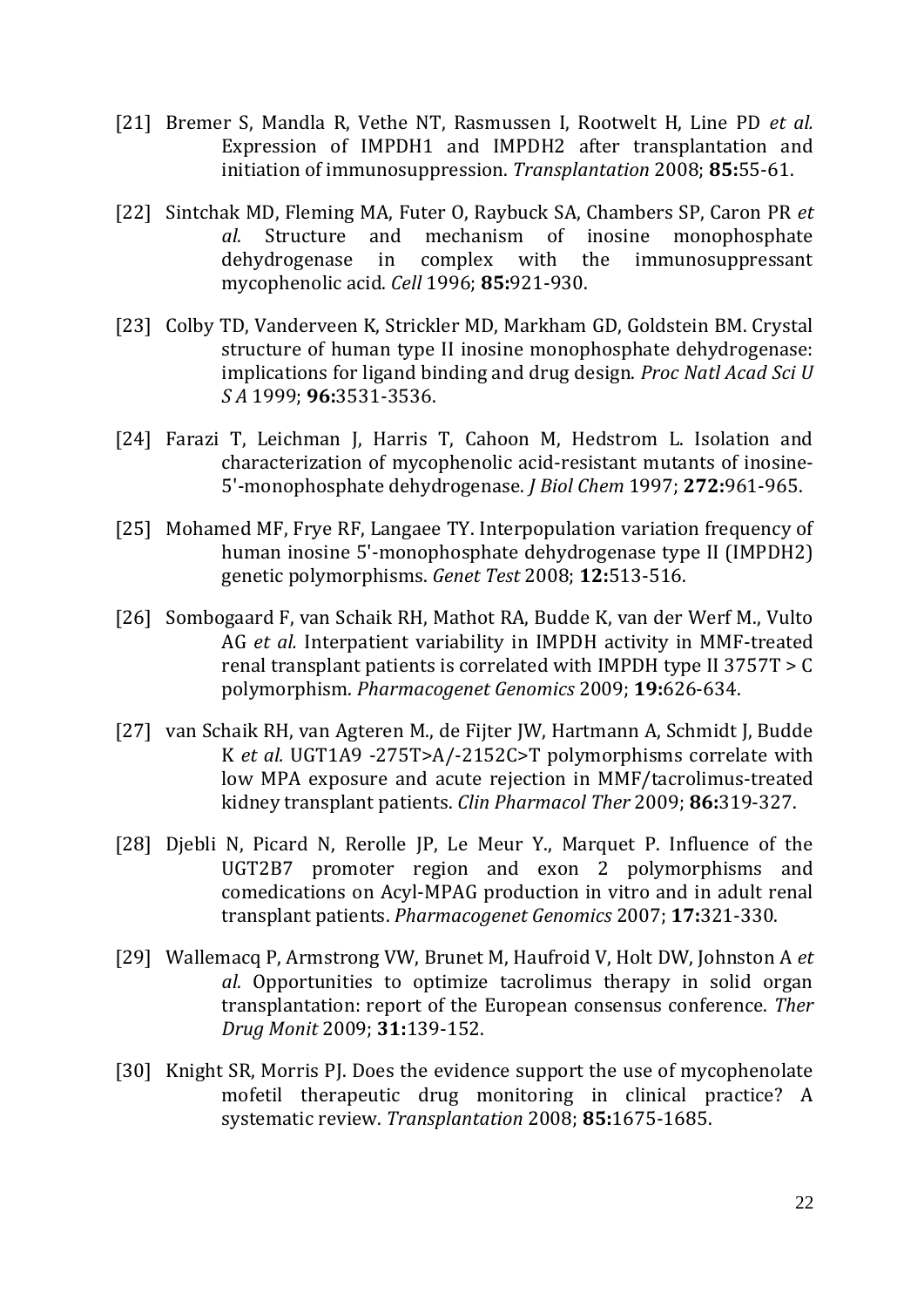- [31] Armstrong VW, Shipkova M, Schutz E, Weber L, Tonshoff B, Oellerich M. Monitoring of mycophenolic acid in pediatric renal transplant recipients. *Transplant Proc* 2001; **33:**1040-1043.
- [32] Pawinski T, Durlik M, Szlaska I, Urbanowicz A, Ostrowska J, Gralak B *et al.* The weight of pharmacokinetic parameters for mycophenolic acid in prediction of rejection outcome: the receiver operating characteristic curve analysis. *Transplant Proc* 2006; **38:**86-89.
- [33] Takahashi K, Ochiai T, Uchida K, Yasumura T, Ishibashi M, Suzuki S *et al.* Pilot study of mycophenolate mofetil (RS-61443) in the prevention of acute rejection following renal transplantation in Japanese patients. RS-61443 Investigation Committee--Japan. *Transplant Proc* 1995; **27:**1421-1424.
- [34] Weber LT, Shipkova M, Armstrong VW, Wagner N, Schutz E, Mehls O *et al.* The pharmacokinetic-pharmacodynamic relationship for total and free mycophenolic Acid in pediatric renal transplant recipients: a report of the german study group on mycophenolate mofetil therapy. *J Am Soc Nephrol* 2002; **13:**759-768.
- [35] Weber LT, Shipkova M, Armstrong VW, Wagner N, Schutz E, Mehls O *et al.* Comparison of the Emit immunoassay with HPLC for therapeutic drug monitoring of mycophenolic acid in pediatric renal-transplant recipients on mycophenolate mofetil therapy. *Clin Chem* 2002; **48:**517-525.